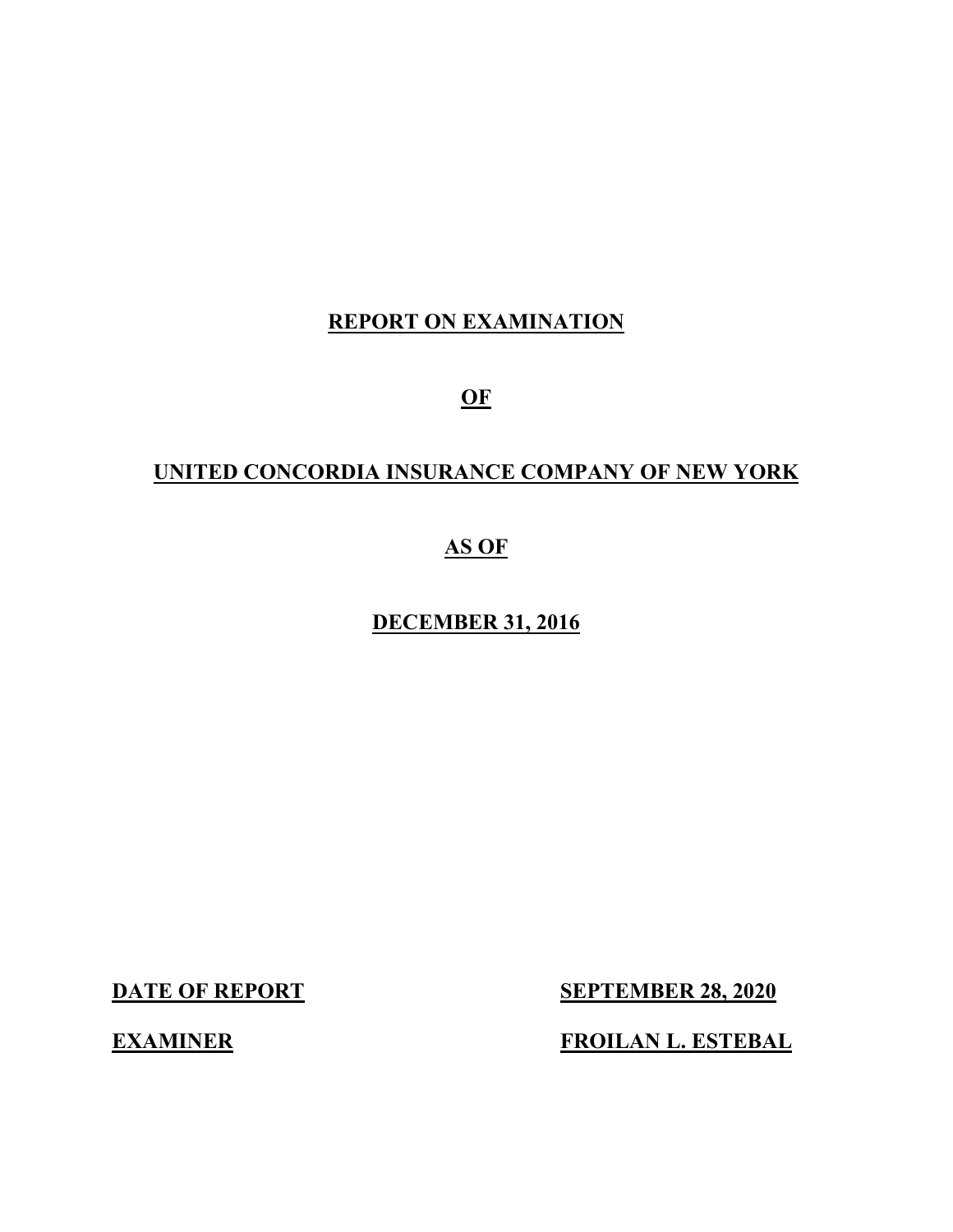# **TABLE OF CONTENTS**

| <u>ITEM NO.</u> |                                                                     | <b>PAGE NO.</b> |
|-----------------|---------------------------------------------------------------------|-----------------|
| 1.              | Scope of the examination                                            | 3               |
| 2.              | Description of the Company                                          | 5               |
|                 | Corporate governance<br>А.                                          | 6               |
|                 | Territory and plan of operation<br><b>B.</b>                        | 13              |
|                 | Reinsurance<br>C.                                                   | 14              |
|                 | Holding company system<br>D.                                        | 16              |
|                 | Significant operating ratios<br>Ε.                                  | 18              |
|                 | Accounts and records<br>F.                                          | 19              |
|                 | Internal controls<br>G.                                             | 19              |
| 3.              | <b>Financial statements</b>                                         | 22              |
|                 | <b>Balance</b> sheet<br>$\mathsf{A}$ .                              | 23              |
|                 | <b>B.</b><br>Statement of revenue, expenses and capital and surplus | 24              |
| 4.              | Market conduct activities                                           | 25              |
|                 | Utilization review<br>A.                                            | 25              |
|                 | Utilization review appeals<br><b>B.</b>                             | 26              |
| 5.              | Compliance with prior report on examination                         | 27              |
| 6.              | Summary of comments and recommendations                             | 29              |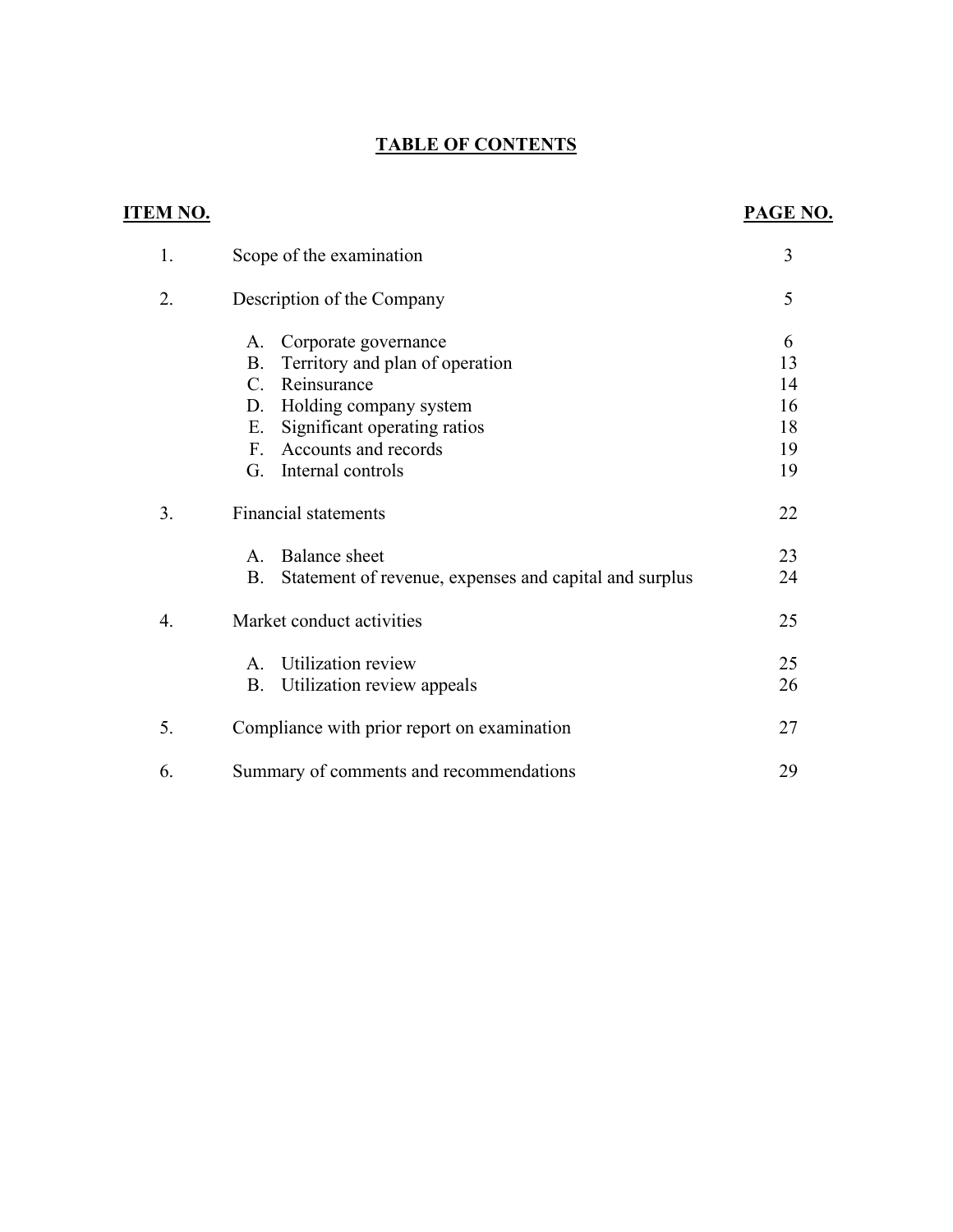

# **Department of<br>Financial Services**

**ANDREW M. CUOMO** Governor

**LINDA A. LACEWELL Superintendent** 

September 28, 2020

Honorable Linda A. Lacewell Superintendent of Financial Services Albany, New York 12257

Pursuant to the provisions of the New York Insurance Law, and acting in accordance with the instructions contained in Appointment Number 31564, dated January 19, 2017, attached hereto, I have made an examination into the condition and affairs of United Concordia Insurance Company of New York, an accident and health insurer licensed pursuant to the provisions of Article 42 of the New York Insurance Law, as of December 31, 2016, and respectfully submit the following report thereon.

The examination was conducted at the main administrative office of United Concordia Insurance Company of New York located at 4401 Deer Path Road, Harrisburg, Pennsylvania.

Wherever the designations the "Company" or "UCICNY" appear herein, without qualification, they should be understood to indicate United Concordia Insurance Company of New York.

Wherever the designations "UCCI" or the "Parent" appear herein, without qualification, they should be understood to indicate United Concordia Companies, Inc., UCICNY's immediate parent company.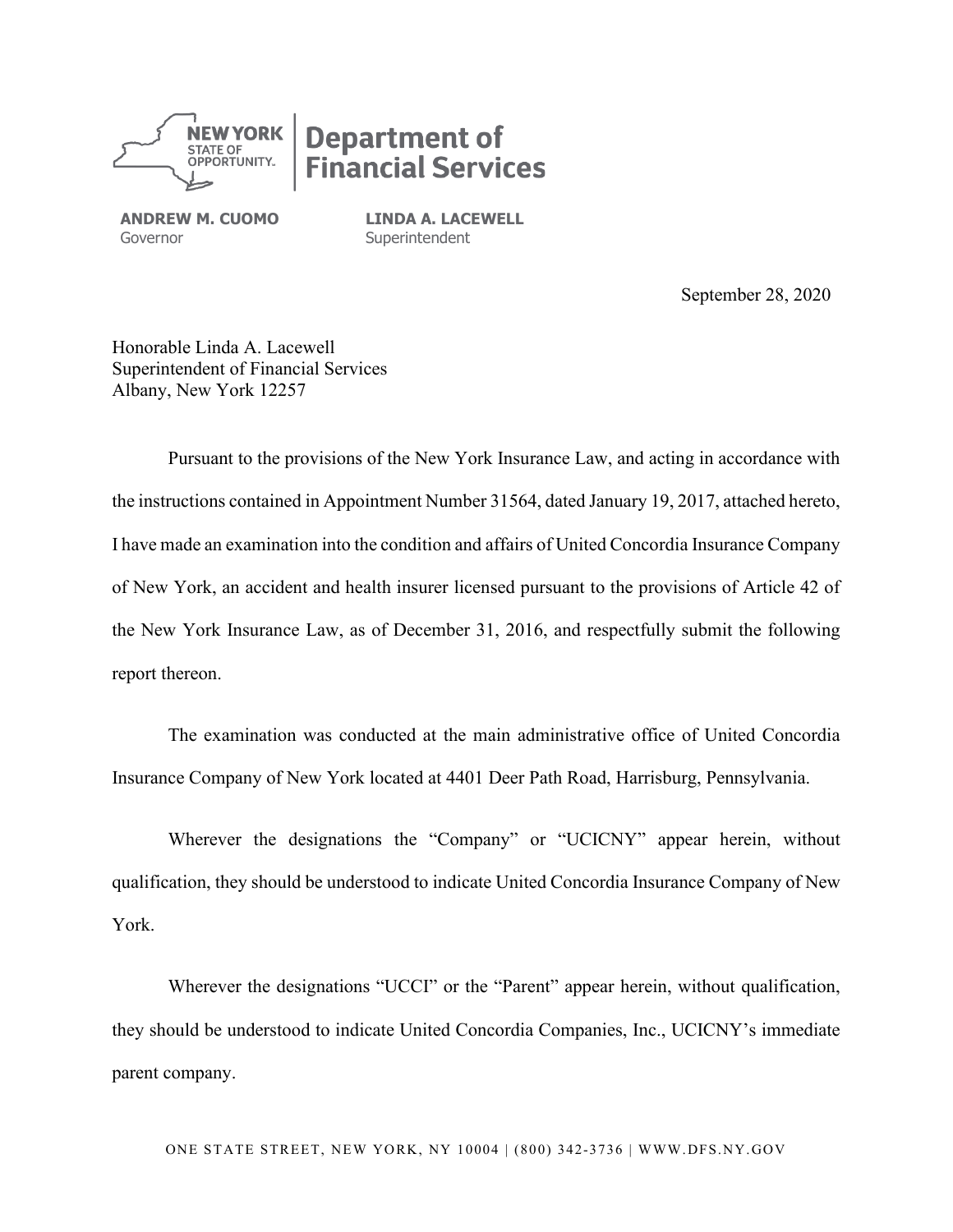Wherever the designations "Highmark" or the "Ultimate Parent" appear herein, without qualification, they should be understood to indicate Highmark Inc., UCCI's immediate parent, and Highmark Health, UCICNY's ultimate parent company, respectively.

Wherever the designation the "Department" appears herein, without qualification, it should be understood to indicate the New York State Department of Financial Services.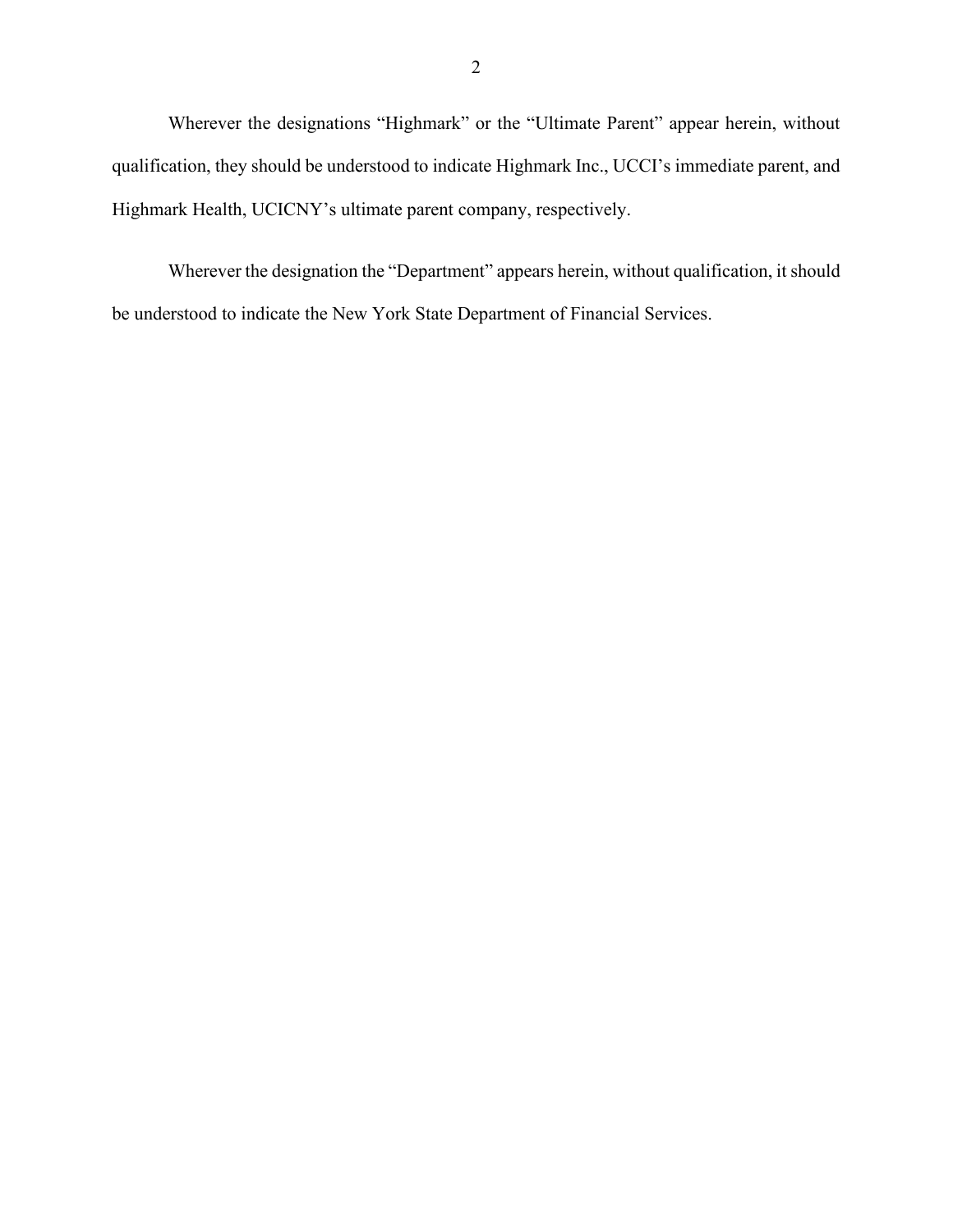#### **1. SCOPE OF THE EXAMINATION**

The previous examination of the Company was conducted as of December 31, 2012. This examination of the Company was a combined (financial and market conduct) examination covering the period January 1, 2013 through December 31, 2016. The financial component of the examination was conducted as a financial examination as such term is defined in the National Association of Insurance Commissioners ("NAIC") *Financial Condition Examiners Handbook, 2017 Edition* (the "Handbook"). The examination was conducted observing the guidelines and procedures in the Handbook. Where deemed appropriate by the examiner, transactions occurring subsequent to December 31, 2016 were also reviewed.

The financial examination was conducted on a risk-focused basis in accordance with the provisions of the Handbook, which provides guidance for the establishment of an examination plan based on the examiner's assessment of risk in the Company's operations, and utilizes that evaluation in formulating the nature and extent of the examination. The examiner planned and performed the examination to evaluate the Company's current financial condition, as well as to identify prospective risks that may threaten the future solvency of the Company.

The examiner identified key processes, assessed the risks within those processes and assessed the internal control systems and procedures used to mitigate those risks. The examination also included an assessment of the principles used and significant estimates made by management, an evaluation of the overall financial statement presentation, and determined management's compliance with the Department's statutes and guidelines, Statutory Accounting Principles, as adopted by the Department, and NAIC Annual Statement instructions.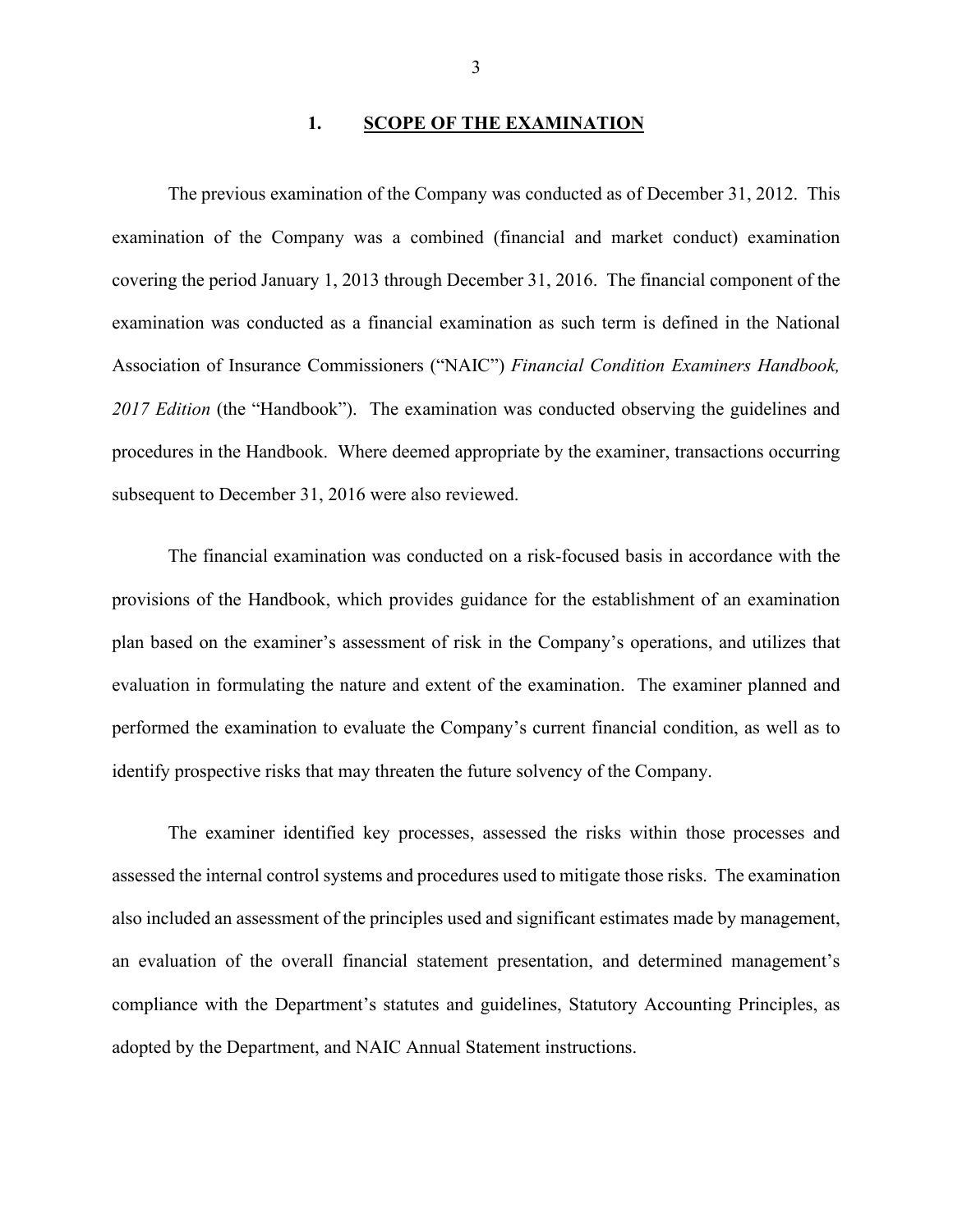Information concerning the Company's organizational structure, business approach and control environment was utilized to develop the examination approach. The examination evaluated the Company's risks and management activities in accordance with the NAIC's nine branded risk categories. These categories are as follows:

- Pricing/Underwriting
- Reserving
- Operational
- Strategic
- Credit
- Market
- Liquidity
- Legal
- Reputational

The examination also evaluated the Company's critical risk categories in accordance with

the NAIC's ten critical risk categories. These categories are as follows:

- Valuation/ Impairment of Complex or Subjectively Valued Invested Assets
- Liquidity Considerations
- Appropriateness of Investment Portfolio and Strategy
- Appropriateness/ Adequacy of Reinsurance Program
- Reinsurance Reporting and Collectability
- Underwriting and Pricing Strategy/ Quality
- Reserve Data
- Reserve Adequacy
- Related Party/ Holding Company Considerations
- Capital Management

The Company was audited annually, for the years 2013 through 2016, by the accounting firm of PricewaterhouseCoopers LLP ("PwC"). The Company received an unqualified opinion in each of those years. Certain audit workpapers of PwC were reviewed and relied upon in conjunction with this examination.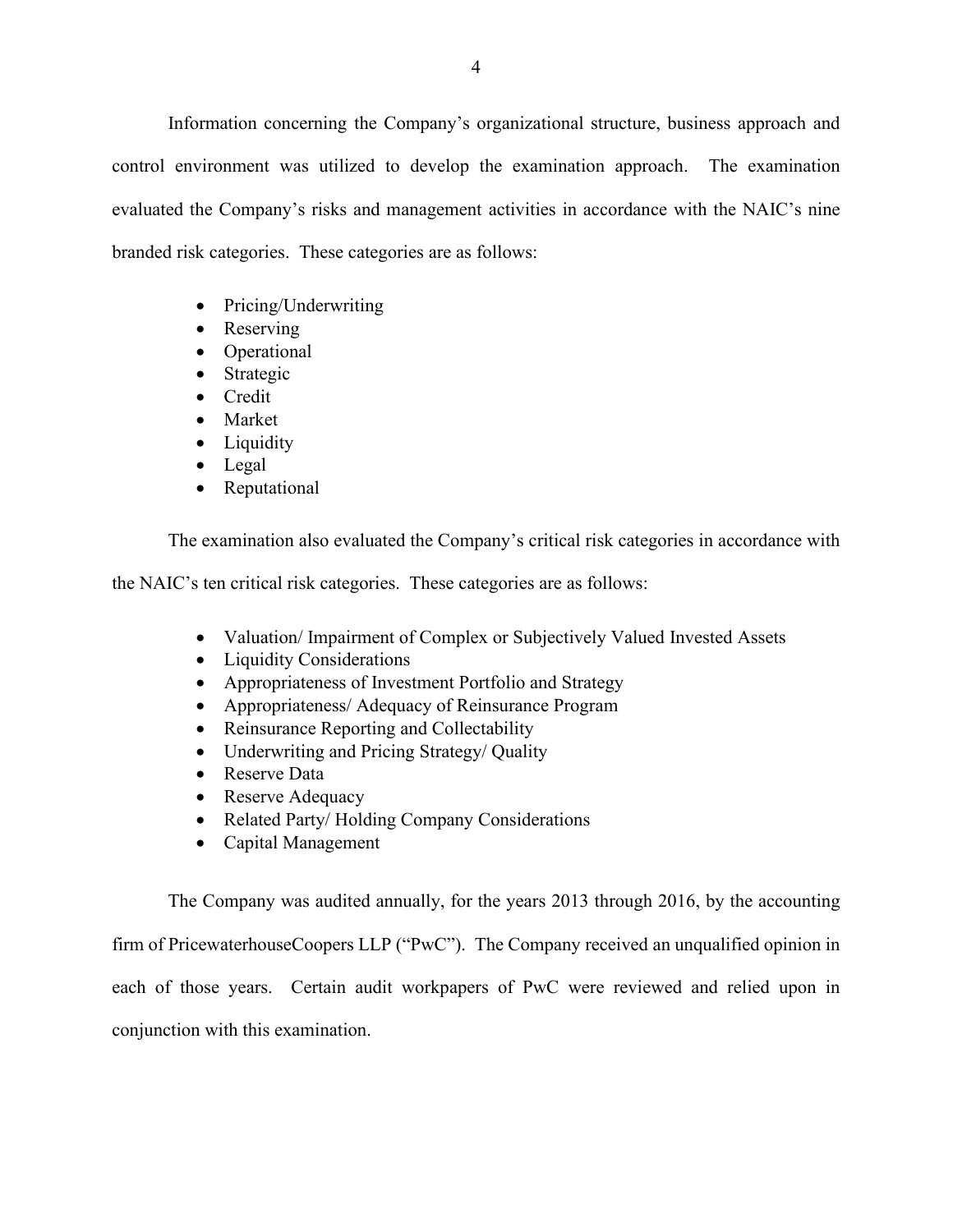This examination was conducted as a coordinated examination, as such term is defined in the Handbook (an examination of one insurer or a group of insurers performed by examiners from more than one state whereby the participating states share resources and allocate work among the examiners), of the insurance subsidiaries of Highmark. The examination was led by the Pennsylvania Insurance Department with assistance from the consulting firm of Johnson and Lambert, LLP. Participating states include the New York State Department of Financial Services and the Insurance Departments of Arizona, Delaware, Maryland, Michigan, Ohio, Texas and West Virginia ("Participating States"). Since the Lead and Participating States, as such terms are defined in the Handbook, are accredited by the NAIC, the states deemed it appropriate to rely on each other's work. The examination team, representing the Lead and Participating States, identified and assessed the risks for key functional activities across all of Highmark's subsidiaries. The examination team also assessed the relevant prospective risks as they relate to the various insurance entities.

During this examination, a review was made of the Company's Information Technology systems and operations on a risk-focused basis, in accordance with the provisions of the Handbook.

This report on examination is confined to financial statements and comments on those matters which involve departure from laws, regulations or rules, or which require explanation or description.

#### **2. DESCRIPTION OF THE COMPANY**

The Company was incorporated January 10, 1990, as the "Citadel Insurance Company," under the laws of the State of New York. It commenced business on September 25, 1990. On December 31, 1996, United Concordia Companies, Inc. ("UCCI") acquired 100% of the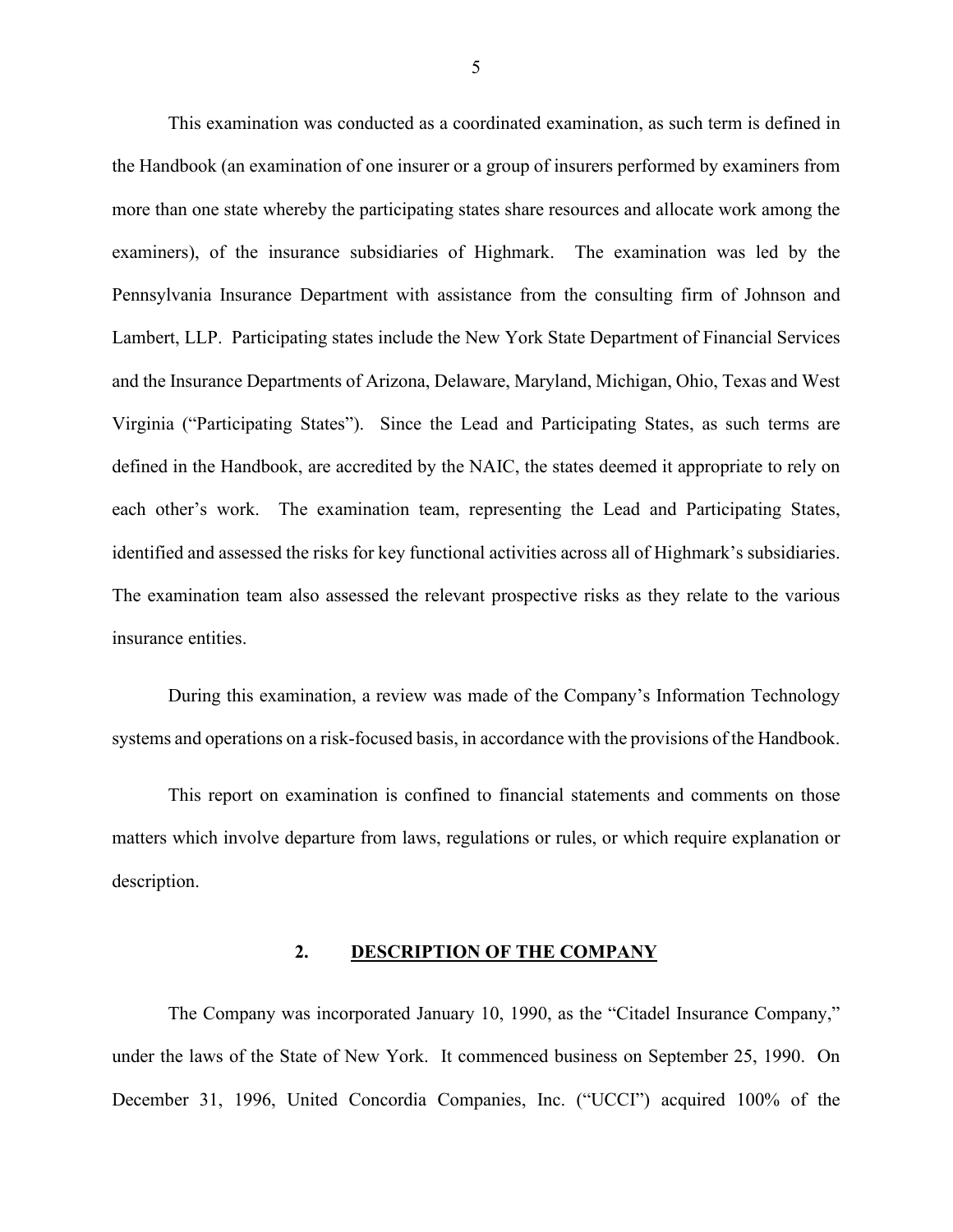outstanding common stock of Citadel Insurance Company. On January 8, 1997, Citadel Insurance Company's name was changed to United Concordia Insurance Company of New York. UCICNY is a for-profit corporation authorized to write accident and health insurance in the State of New York. The Company is a wholly-owned subsidiary of UCCI. On July 11, 1997, the Department approved the Company's license change from a property casualty insurer to a New York Insurance Law Article 42 accident and health insurer. UCICNY writes dental and vision insurance in the State of New York.

On December 6, 1996, UCCI's parent corporation, Medical Service Association of Pennsylvania (d/b/a Pennsylvania Blue Shield), combined with Veritus Inc. (d/b/a Blue Cross of Western Pennsylvania) to form Highmark. As a result, UCCI became a wholly owned subsidiary of Highmark.

#### A. Corporate Governance

Pursuant to the Company's Charter and By-Laws, the Board of Directors of the Company shall not be less than seven members. As of December 31, 2016, the Company's Board of Directors consisted of the following six (6) members:

| Name and Residence           | Principal Business Affiliation                   |
|------------------------------|--------------------------------------------------|
| Craig Steven Abramowitz, DDS | Co-Chief Executive Officer,                      |
| Franklin Lakes, New Jersey   | Dental Care Alliance                             |
| William Dennis Cronin        | Senior VP, Assistant Treasurer and Risk Officer, |
| Oakdale, Pennsylvania        | Highmark Health                                  |
| Frederick Gerard Merkel      | President and Chief Executive Officer,           |
| Harrisburg, Pennsylvania     | United Concordia Companies, Inc.                 |
| Donald Peter Napier          | Senior VP and Chief Operating Officer,           |
| Manlius, New York            | POMCO Group                                      |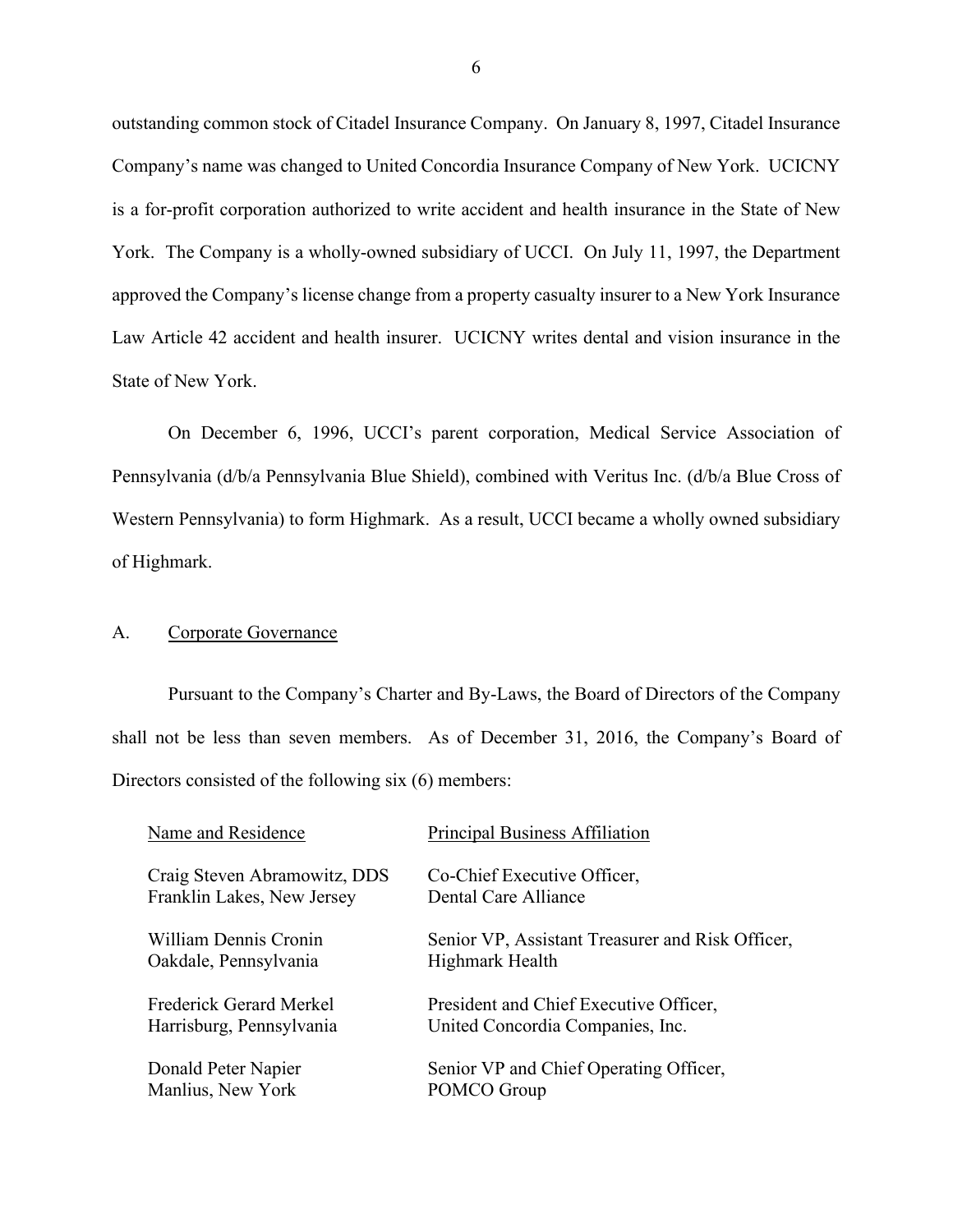| Name and Residence       | Principal Business Affiliation         |
|--------------------------|----------------------------------------|
| Matthew James Rhenish    | President and Chief Operating Officer, |
| Mars, Pennsylvania       | HM Insurance Group, Inc.               |
| Daniel Joseph Wright     | Chief Financial Officer and Treasurer, |
| Harrisburg, Pennsylvania | United Concordia Companies, Inc.       |

Section  $1202(a)(1)$  and (2) of the New York Insurance Law states:

" $(a)(1)$  Subject to item  $(v)$  of subparagraph  $(B)$  of paragraph five of subsection (a) of section one thousand two hundred one of this article, and subject to any provision of the corporate charter of a domestic insurance company, the number of directors shall be fixed by the by-laws, or if not so fixed, by action of the directors.

(2) If not otherwise fixed under this article, the number shall be seven but it may be increased or decreased by amendment of the by-laws, or by action of the board, subject to the following limitations: (i) if the board is authorized by the by-laws to increase or decrease the number of directors, the amendment shall require the vote of a majority of the entire board; (ii) no decrease shall shorten the term of any incumbent director; and (iii) no decrease shall reduce the number of directors to fewer than seven."

Additionally, United Concordia Insurance Company of New York's By-Laws, Article II,

Directors, Section 1, states:

*"The business and property of the company shall be conducted and managed by a Board of Directors consisting of seven directors."*

Further, Article II, Directors, Section 6 states:

*"Any vacancy in the Board of Directors which shall occur by death, resignation, removal or otherwise shall be filled by a new incumbent elected for the balance of the unexpired term of the outgoing director by remaining members of the Board of Directors at any regular or special meeting, and any person so elected shall serve until his successor has been elected at the next annual meeting of shareholders."*

A review of UCICNY's Board of Directors ("BOD") and the board's meeting minutes

shows that there were only six (6) board members listed in the 2016 Annual Statement and the first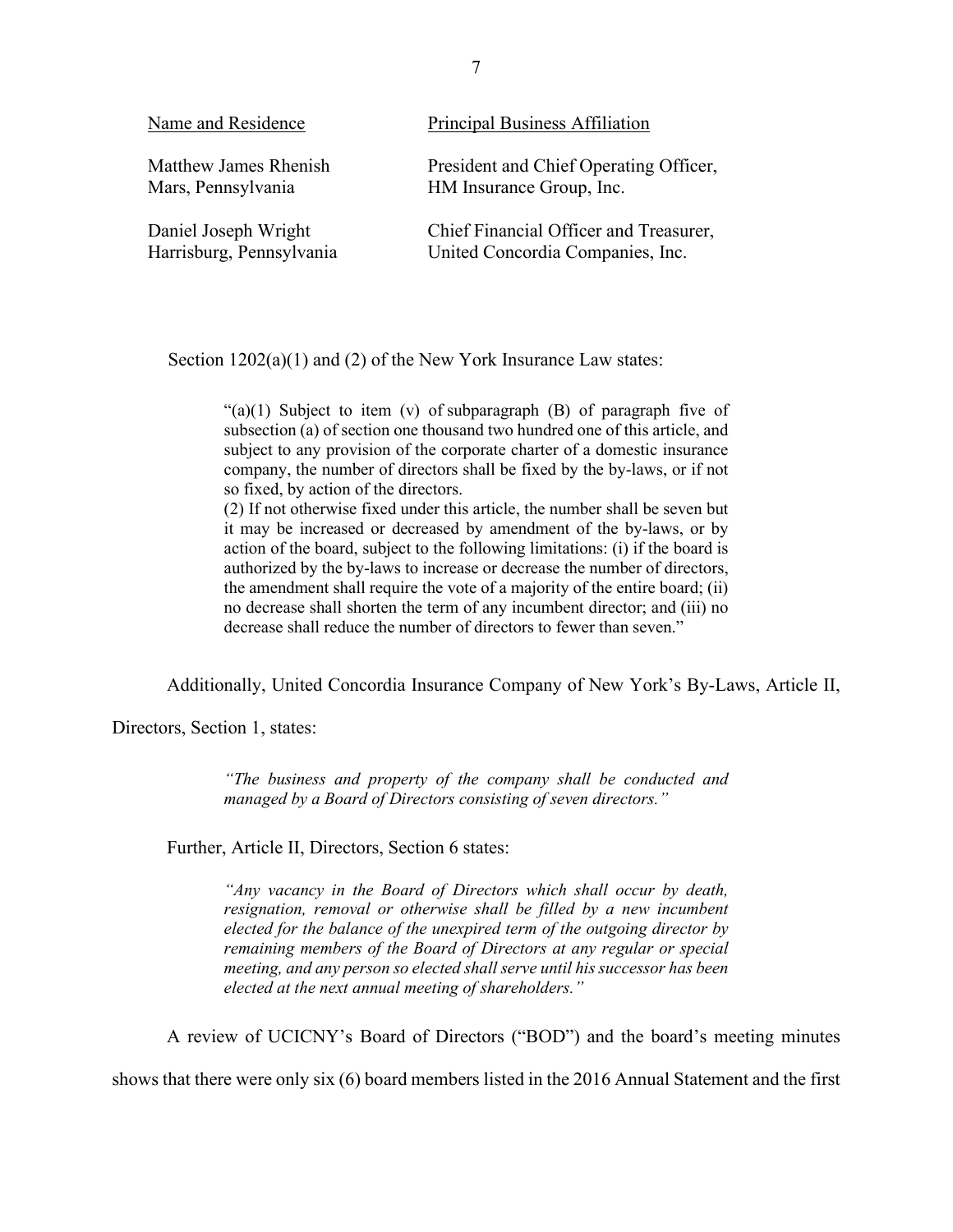quarter statement in 2017. There were only five (5) board members listed in the 2017 second quarter statement.

The Company's By-Laws further state that, "Directors shall be elected by the shareholders during the annual meeting of the shareholders." The Company's Annual Shareholder meeting took place May 24, 2017 and showed that only five (5) members were elected to the BOD.

UCICNY was not in compliance with New York Insurance Law Sections 1202(a)(1) and (2), and the Company's By-Laws by having less than seven (7) board members.

Further, UCICNY failed to comply with Sections 1202(a)(1) and (2) of the New Insurance Law, and the Company's By-Laws during its shareholder's meeting held May 24, 2017, when it elected only five (5) members.

It is recommended that the Company comply with New York Insurance Law Sections  $1202(a)(1)$  and  $(2)$ , and its own By-Laws, by maintaining a minimum of seven  $(7)$  members Board of Directors.

As of September 30, 2018, the Company was in compliance with New York Insurance Law Sections  $1202(a)(1)$  and  $(2)$ , and its own By-Laws, as it had seven (7) members on its Board of Directors.

The minutes of all meetings of the Board of Directors and committees thereof held during the period under the examination were reviewed. The Company's By-Laws require that there shall not be less than two regular meetings of the Board of Directors held each year, on dates as the Board may designate. The review indicated all board meetings were well attended, with all members attending at least one-half of the meetings they were eligible to attend.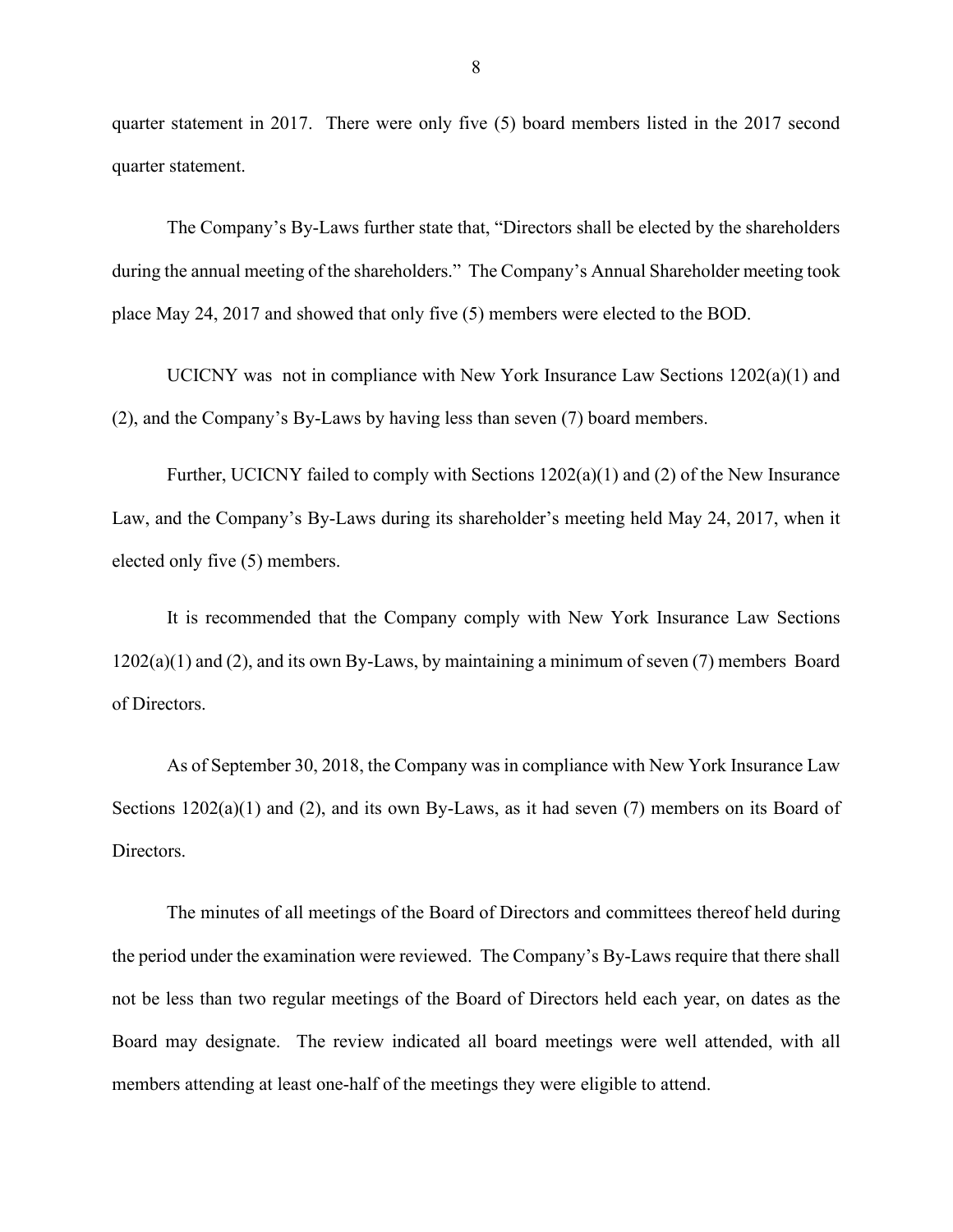| Name                             | Title                                 |
|----------------------------------|---------------------------------------|
| Frederick Gerald Merkel          | President and Chief Executive Officer |
| Daniel Joseph Wright             | Chief Financial Officer and Treasurer |
| Edward August Bittner, Jr., Esq. | Secretary                             |

Enterprise Risk Management ("ERM"), Insurance Regulation 118 (11 NYCRR 89) and Internal Audit processes are conducted on behalf of the Company by Highmark Inc. Thus, unless otherwise noted, references to Highmark Inc. are applicable to the Company.

#### Enterprise Risk Management

Beginning in 2010, Highmark adopted an ERM framework for proactively addressing and mitigating risks, including prospective business risks. UCCI participates in a strategic planning process with its parent, Highmark Inc., in which major risks and opportunities are identified.

The ERM process includes an assessment of external and internal environment risks. For risk evaluation purposes, external risk includes the insurance industry, the economy, dental providers, the competition, and the regulatory environment. Internal risk considerations include operational and product capabilities, resources (human and financial), information systems, and financial and operational objectives. The Company's strategic plan is comprised of internal criteria and performance measures that are established with regards to strategic objectives and initiatives, including the establishment of milestones and completion dates. Strategic and financial plans are developed and approved by the Board of Directors of UCCI.

The Pennsylvania Insurance Department performed an assessment of Highmark's ERM program and had the following observations: Highmark has evaluated and monitored enterprise-

9

The principal officers of the Company as of December 31, 2016 were as follows: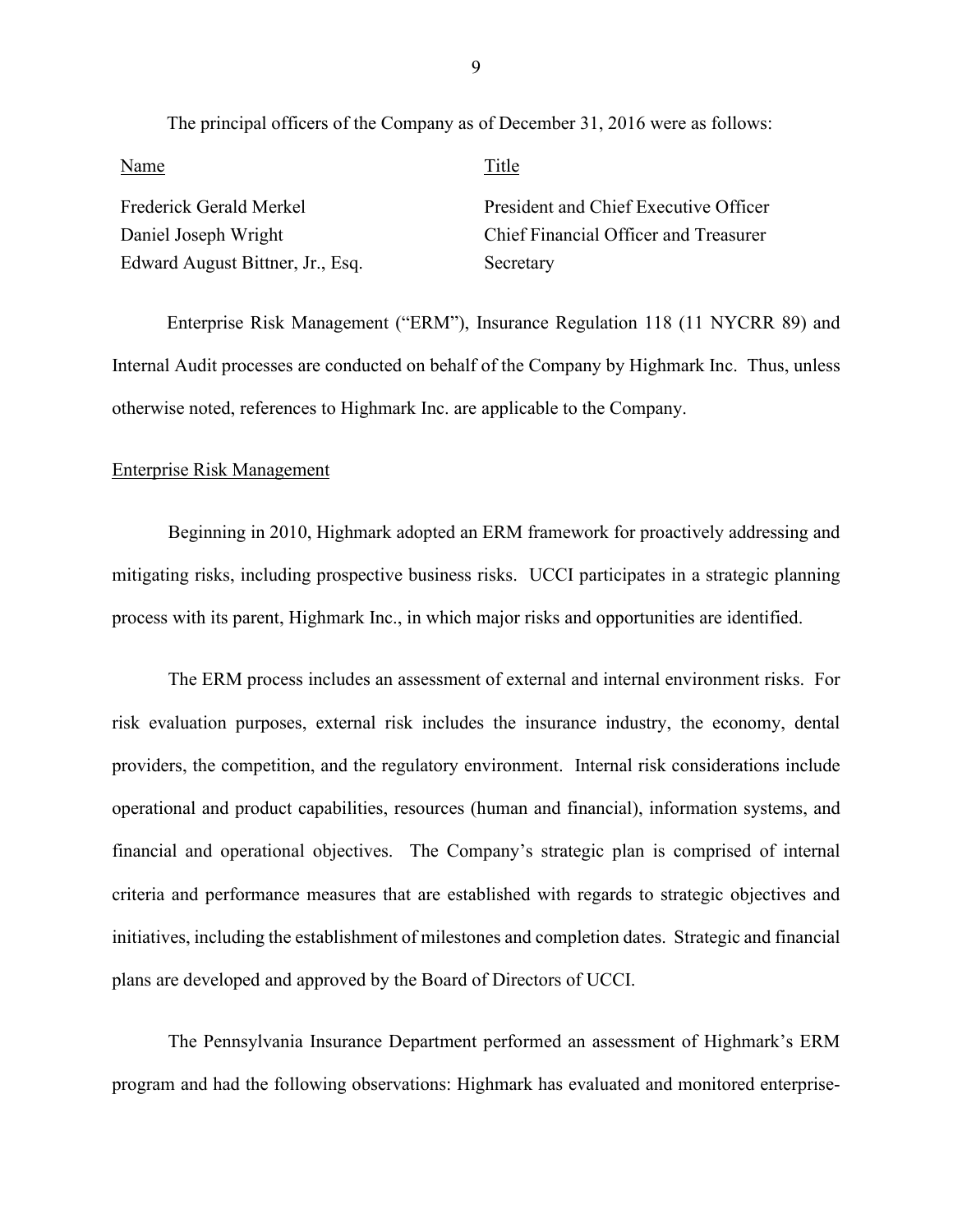wide risks for many years; however, formal development of the Highmark ERM program began in 2014 and is still in the early stages of formal development. Based upon examiner observations, the Highmark ERM program has a moderate maturity level for an insurance holding company of its nature, scale and complexity.

There are positive attributes of the current Highmark ERM program, such as the effective integration of a capital planning modeling tool into corporate strategic planning, and a detailed assessment of information technology risks in the healthcare landscape. The Highmark Internal Audit Department plays a key role in the monitoring of the effectiveness of operational and financial controls which mitigate key risks. Highmark has developed and implemented an Enterprise Risk Appetite Statement that incorporates qualitative and quantitative targets and thresholds for key metrics across the enterprise.

In 2017, Highmark implemented an Enterprise Scorecard that tracks progress on key enterprise initiatives. The ERM team was in the process of developing a comprehensive ERM Dashboard with input from business units. The ERM Dashboard includes both qualitative and quantitative metrics to assess risk tolerances and limits. The first iteration of the ERM Dashboard was anticipated to be presented to the Highmark Audit Committee in 2018.

There are opportunities for improvement to the Highmark ERM program in defining additional quantitative and qualitative risk tolerances and limits utilized to monitor key risk areas in each business unit or functional department, the development and communication of Key Performance Indicators, the development of a comprehensive ERM Dashboard, and enhancing the feedback loops to encourage the incorporation of risk management into strategic planning and daily decision-making in all departments and business units throughout the organization.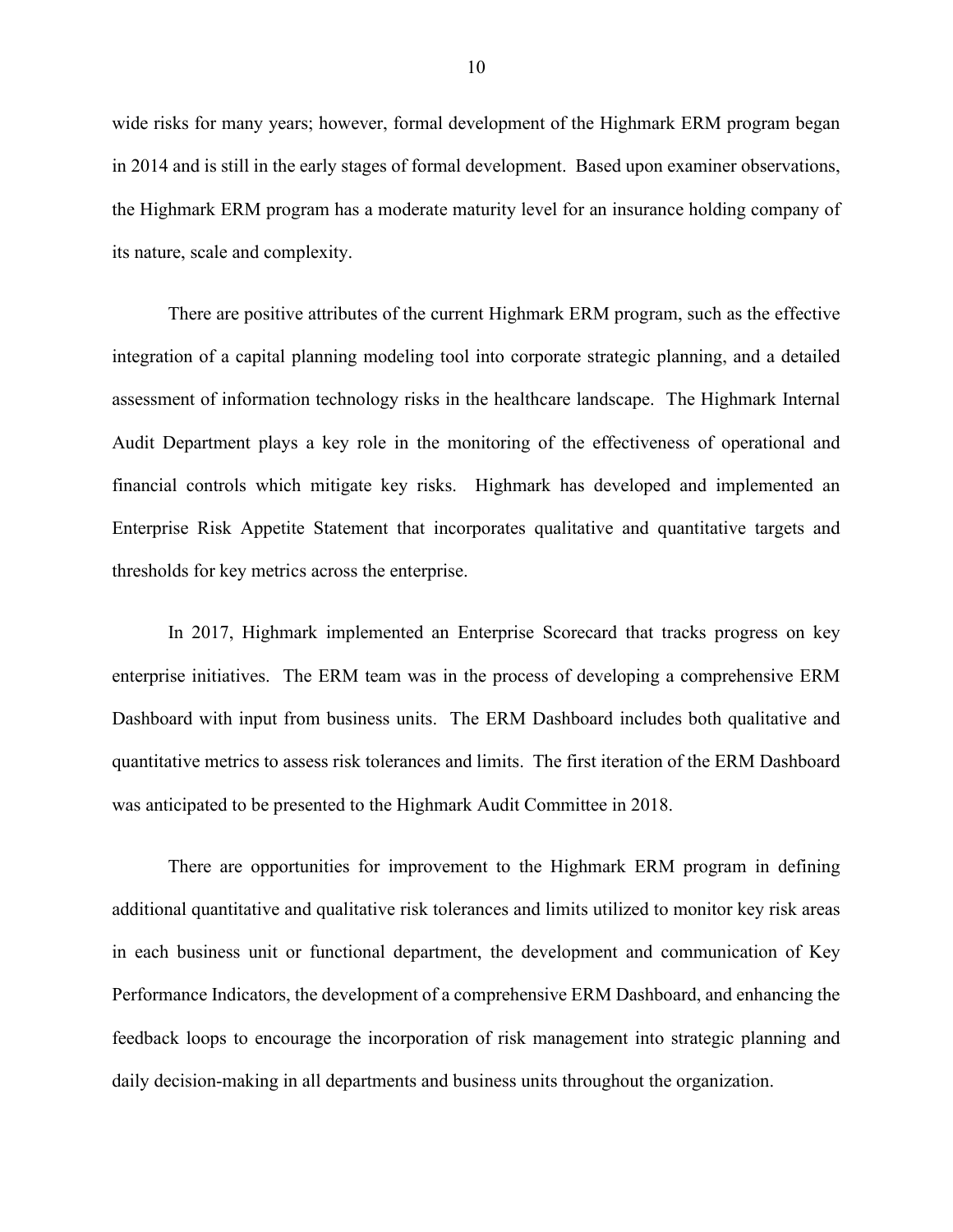It is recommended that Highmark continue to develop and expand its Enterprise Risk Management program, as well as implement ongoing identification, monitoring and measurement and reporting of risks that could impact insurance company operations and solvency. Highmark should continue to pursue current initiatives in the continuous improvement of the ERM program, including the development and communication of Key Performance Indicators and the comprehensive ERM Dashboard.

#### Insurance Regulation 118 (11 NYCRR 89)

The Company is not subject to the requirements of the Model Audit Rule ("MAR") as it does not meet the \$500 million premium threshold requirement of Insurance Regulation 118 (11 NYCRR 89), (New York's version of the NAIC's "MAR"). However, UCCI and its subsidiary United Concordia Life and Health Insurance Company of Pennsylvania are subject to MAR and its requirements. Thus, MAR general controls are applied to UCCI and all UCCI's subsidiaries, which include UCICNY. Beginning in 2010, Highmark established the MAR Department. The MAR Department identifies risks from various operations of the holding company system and segregates them by operations cycle and entity level controls. In coordination with the Company's management, risks identified were labeled and cataloged using specific control codes. The MAR Department performed its own control testing and accumulated its findings.

A review of control testing and the results of such testing indicated that general control management appears to be working at a satisfactory level. To the extent possible, the examiner relied upon work performed by the MAR and ERM Departments, as prescribed by the Handbook.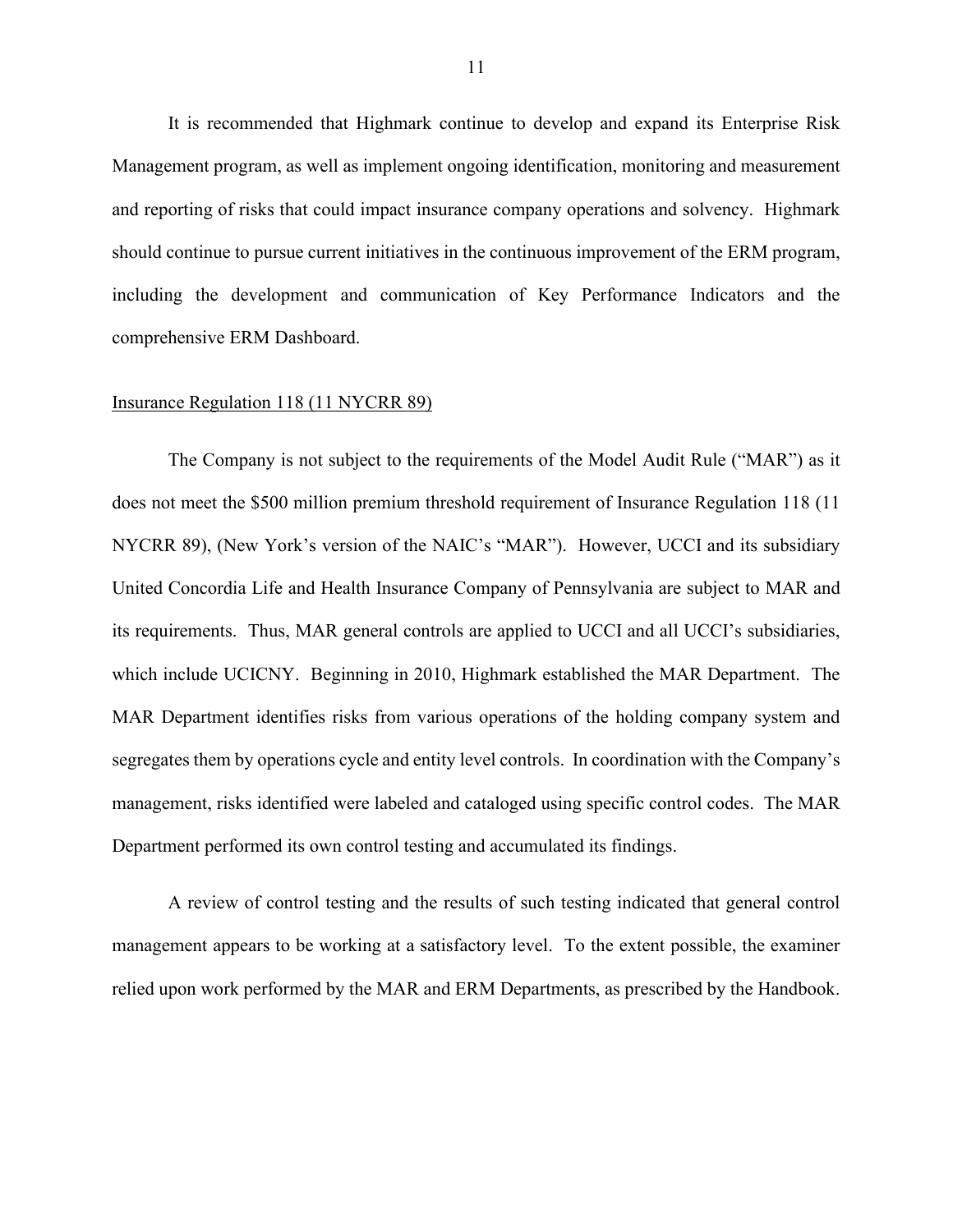#### Internal Audit Department

Highmark Inc. has an established Internal Audit Department ("IAD") function, which is independent of management, to serve Highmark Inc. and its subsidiaries. The Audit Committees of Highmark Inc. (the "Audit Committee" or "AC"), and its affiliates are comprised entirely of independent members.

The IAD reviews and tests financial and operational controls and processes established by management to ensure compliance with laws, regulations and Highmark Inc.'s established policies.

During the course of this examination, consideration was given to the significance and potential impact of certain IAD findings. To the extent possible, the examiner relied upon work performed by the IAD, as prescribed by the Handbook.

Exhibit M of the Handbook (Understanding the Corporate Governance Structure) was utilized by the examiner as guidance for assessing Corporate Governance. Overall, it was determined that the Company's Corporate Governance structure is adequate, sets an appropriate "tone at the top," supports a proactive approach to operational risk management, and contributes to an effective system of internal controls.

Highmark and UCCI's management appear to have an adequate approach to identifying and mitigating risks across the organization, including prospective business risks. Both companies deal proactively with their areas of risk, and management demonstrated knowledge of appropriate mitigation strategies. Through risk discussions and other measures, Highmark's management reviews significant issues and reacts to changes in the environment with a clear commitment to addressing risk factors and managing the business accordingly. Highmark's overall risk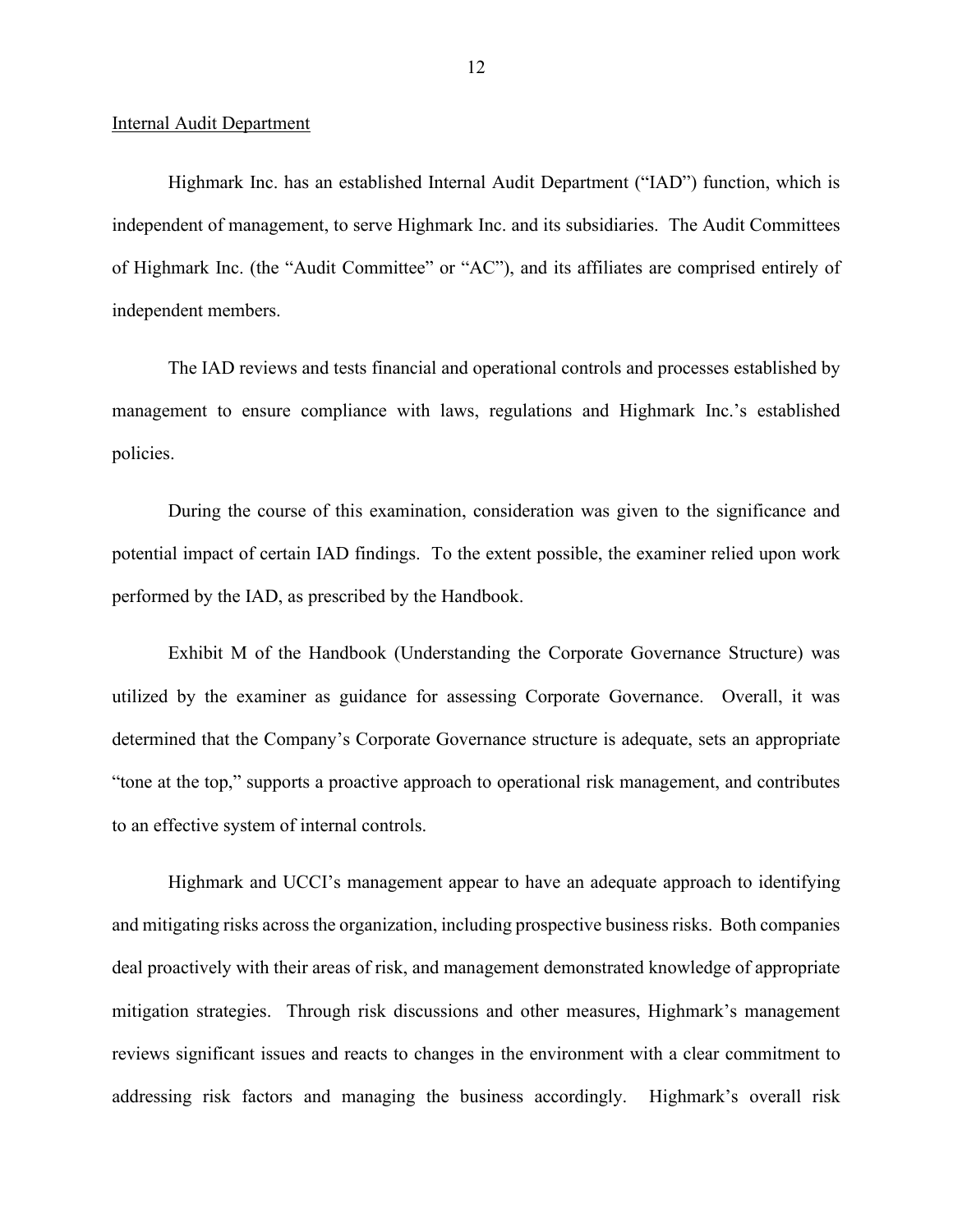management process takes a proactive approach to identifying, tracking, and addressing significant current and emerging risk factors.

#### B. Territory and Plan of Operation

UCICNY is licensed pursuant to the provisions of Article 42 of the New York Insurance Law and is authorized to conduct business only within the State of New York.

The following chart depicts UCICNY's membership at each year-end:

| 2013   | 2014   | 2015   | <u>2016</u> |
|--------|--------|--------|-------------|
| 13,649 | 14,113 | 16,822 | 19,802      |

The primary function of UCICNY is to provide indemnity dental coverage to a large number of national accounts based in New York. In addition, UCICNY works with its affiliated company, Davis Vision, Inc. to provide vision coverage.

UCICNY reported net premiums written totaling \$28,048,558 during the period under examination from January 1, 2013 through December 31, 2016.

Below is a summary of the Company's total net written premium during the examination period:

| Year  | Premiums     |
|-------|--------------|
| 2013  | \$9,351,099  |
| 2014  | 6,075,122    |
| 2015  | 6,490,485    |
| 2016  | 6,131,852    |
| Total | \$28,048,558 |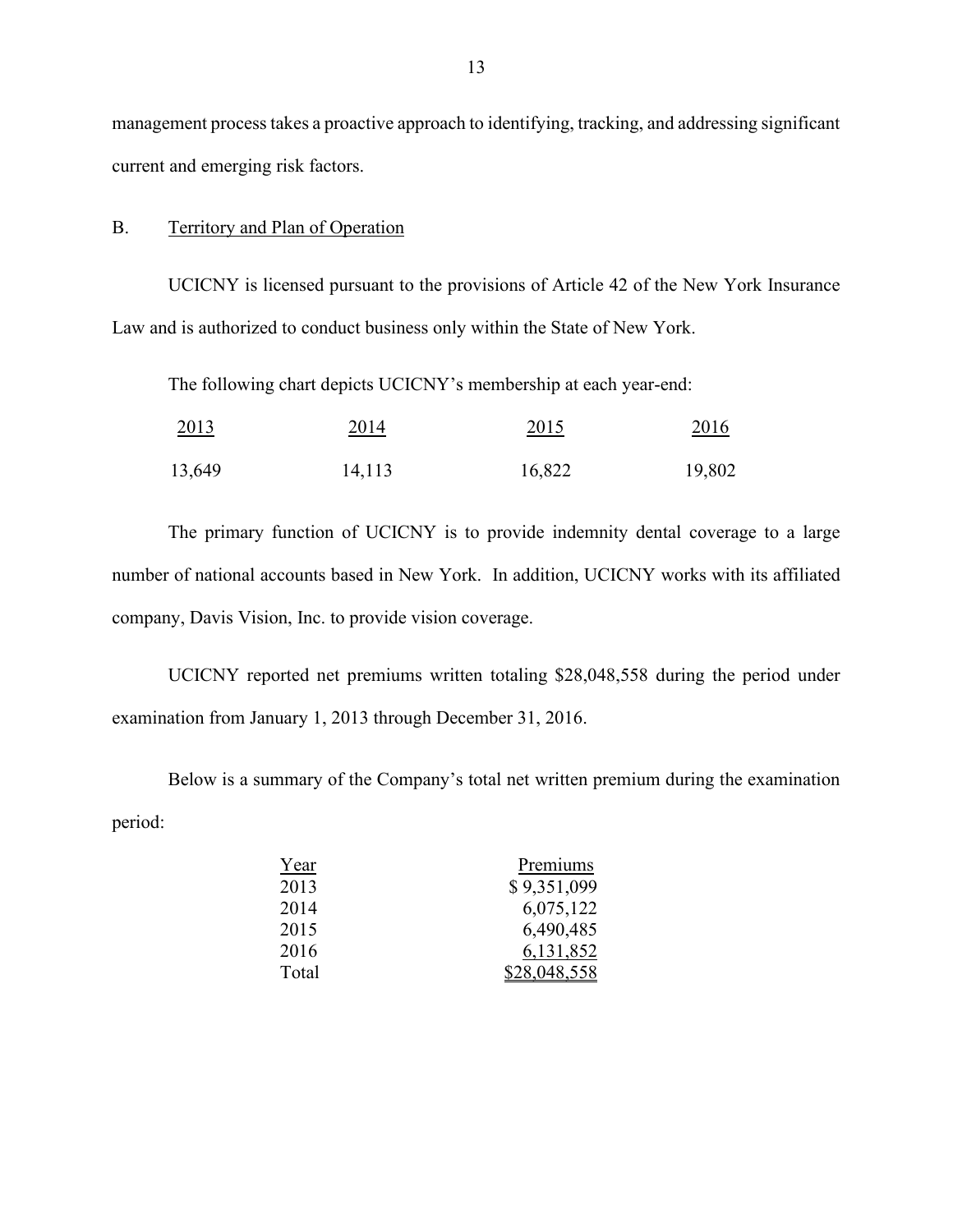The Company primarily writes dental insurance. The Company began writing vision coverage in 2012. The following is a summary of the Company's total net premiums written by line of business during the four-year period under examination:

| Line of Business | Total        |
|------------------|--------------|
| Dental           | \$27,987,127 |
| Vision           | 60,488       |
| Other income     | 943          |
| Total            | \$28,048,558 |

#### C. Reinsurance

A proportional share reinsurance treaty between UCICNY and Sun Life Insurance and Annuity Company of New York ("SLNY") terminated on July 31, 2013. On August 29, 2013, the Department received a request from the Company to approve a holding company transaction for the "Transfer of Liabilities" between an affiliated company, United Concordia Insurance Company ("UCIC"), an Arizona Domestic Company and UCICNY. The transfer of liabilities transaction discharged UCICNY of its obligations as the reinsurer, as of the termination date. The request for the transfer of liabilities agreement from UCICNY to UCIC was approved by the Department on September 18, 2013.

The Company has a First Dollar Quota Share Reinsurance Agreement with UNUM Life Insurance Company of America ("UNUM"), whereby the Company cedes 50% of related premiums, claim expenses, and administrative expenses on specified dental products under this agreement.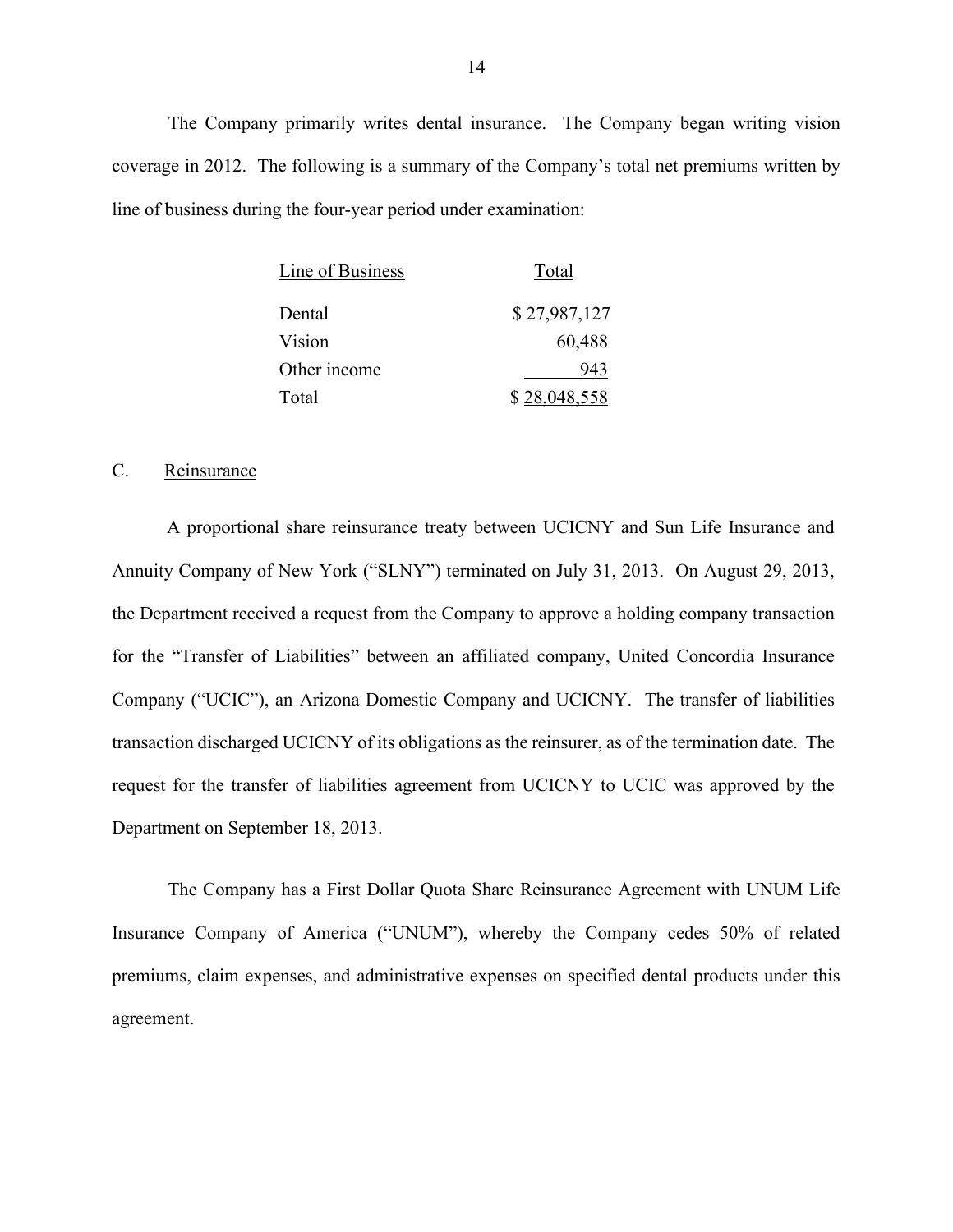The Company's relationship with UNUM was to end in 2018. No new business will be sold under the UNUM agreement, and the Company will be administering the runout of the existing policies under the UNUM agreement in 2018.

| <b>Effective Period</b> | Company's Liability       | Insured's Retention              |
|-------------------------|---------------------------|----------------------------------|
| $10/1/11$ until mutual  | Proportional Share of 50% | Proportional Share of 50% of the |
| notice of termination   | of the insured's losses.  | insured's losses.                |

It was noted that the agreement contained all of the required clauses prescribed by the Department, including the insolvency clause required by Section 1308(a) of the New York Insurance Law.

The Pennsylvania Insurance Department performed an assessment of the parent company's reinsurance programs. It was observed during the review of the reinsurance approval process that the UCCI Subgroup, which was comprised of ten (10) UCCI subsidiaries, does not maintain documentation to evidence the performance of the contract approval process by the UCCI Board. In response to the Examination Planning Questionnaire, the Subgroup reported that prior to the execution of any new proposed reinsurance contract, a draft term sheet is created for review and approval by the UCCI Board of Directors. The UCCI Subgroup was not able to provide written evidence of the performance of this process.

It is recommended that the UCCI Subgroup formally document the controls for the reinsurance contract review process, including the UCCI Board's review of term sheets for new reinsurance contracts, and retain evidence documenting the effective operating performance of controls going forward. Furthermore, it is recommended that the Internal Audit Department include testing of the identified controls in its internal audit plan.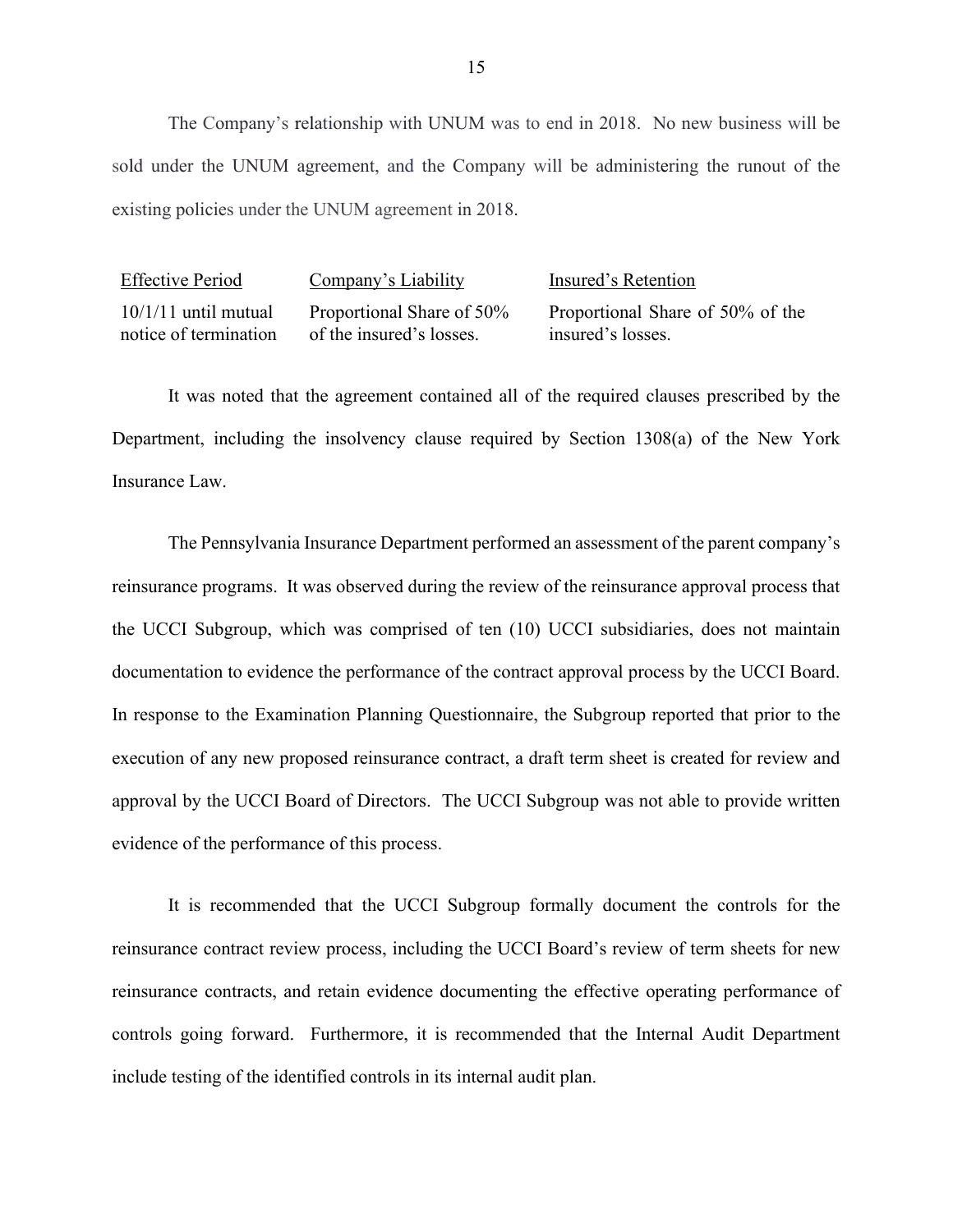#### D. Holding Company System

UCICNY is a wholly-owned subsidiary of UCCI. UCCI's parent company, Highmark, is a non-publicly traded corporation domiciled in the Commonwealth of Pennsylvania. The following chart depicts the Company's simplified holding company system as of December 31, 2016.



UCICNY's parent company, UCCI, is a Pennsylvania licensed insurer and third-party administrator (TPA) that services more than eight million members across all 50 states and the District of Columbia, in addition to family members of active duty military personnel, reservists and their family members in the U.S. and abroad. UCCI's parent is Highmark Inc., the largest insurer in Pennsylvania and a licensed Blue Cross and Blue Shield Association member.

The above chart includes only the affiliates which maintain service agreements with UCICNY. The chart is also simplified due to the large number of affiliates within the holding company system and depicts only the Company's immediate parent. It should be noted that as of December 31, 2016, United Concordia Companies, Inc. owned and controlled, directly or indirectly, a total of ten (10) subsidiaries.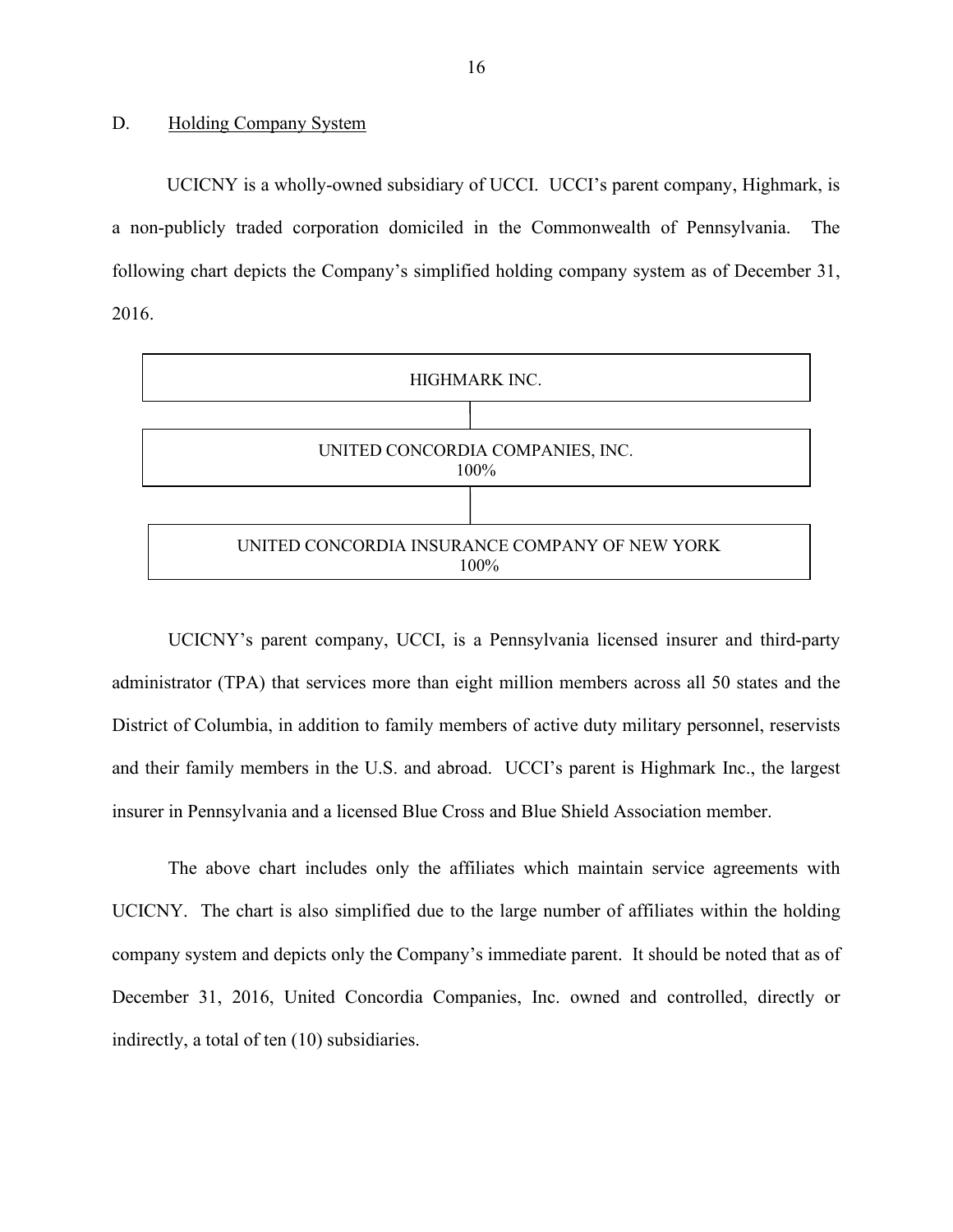As of the examination date, the Company had the following agreements with members of its holding company system:

#### 1. Management Agreement

As of December 31, 2016, UCICNY maintained a management agreement with UCCI which was approved on January 23, 1997 by the Department. This agreement automatically renews for successive one-year terms (and in fact was renewed through the exam period), unless either party gives the other written notice of termination at least sixty (60) days prior to the end of the then-current term, or it can be terminated immediately upon mutual consent.

The management agreement provides for UCCI to render certain services to UCICNY. These services include management information systems, utilization review services, claims administration, marketing, collection of premiums, review of staffing and scheduling, and other related services.

#### 2. Consolidated Tax Allocation Agreement

On April 29, 1999, UCICNY entered into a consolidated tax allocation agreement with its (then) ultimate parent company, Highmark Inc. The Company has a written agreement, approved by the Company's Board of Directors, which sets forth the manner in which the total combined federal income tax is allocated to the Company. The agreement settles the consolidated federal tax liability as if the Company filed a separate income tax return. This agreement was approved by the Department on March 23, 1999.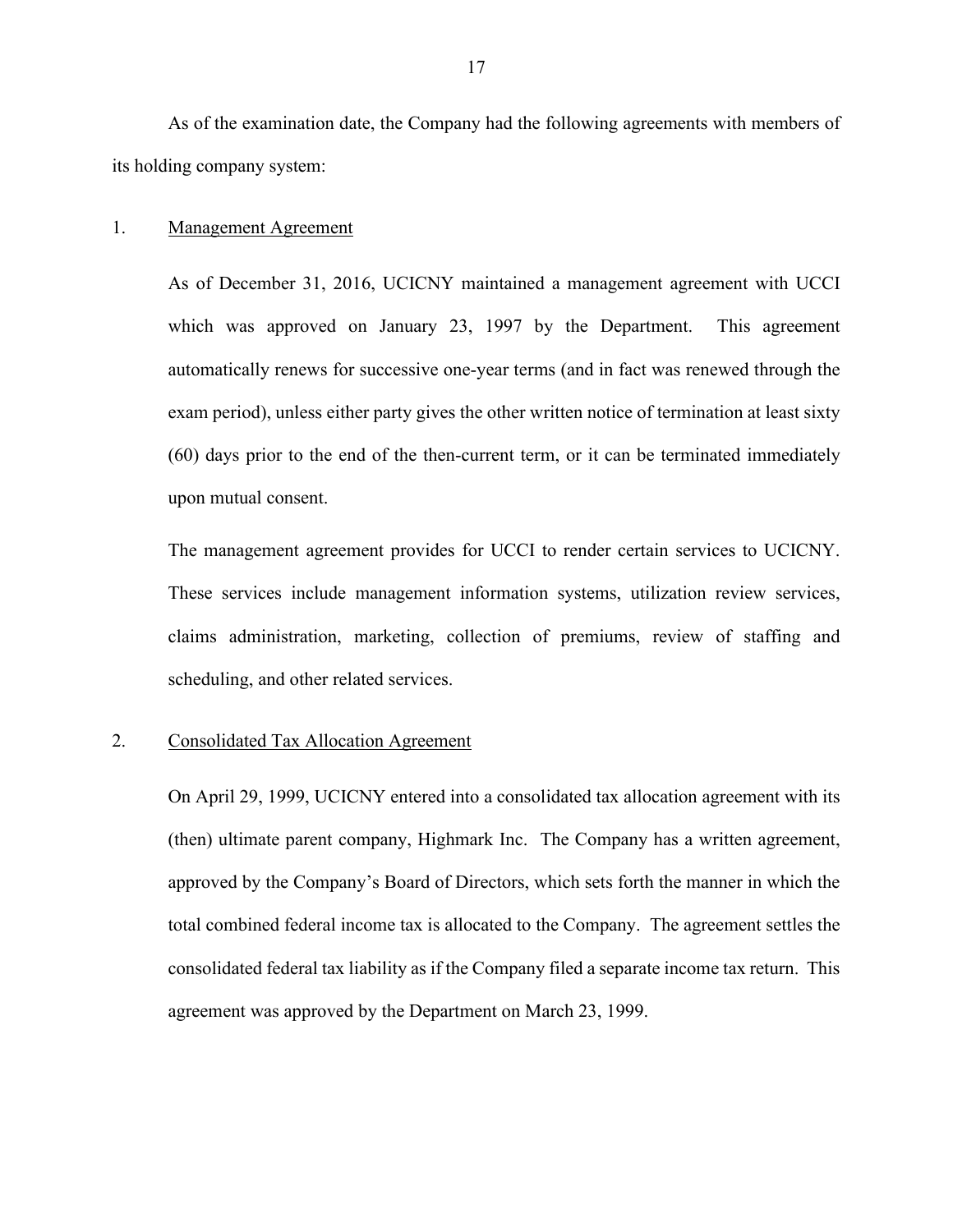#### 3. Investment Management Agreement

On April 21, 2003, UCICNY entered into an investment management agreement with its (then) ultimate parent company, Highmark Inc. This agreement automatically renews for successive one-year terms unless either party gives the other written notice of termination at least sixty (60) days prior to the end of the then-current term, or it can be terminated upon mutual consent.

The agreement provides for Highmark Inc. to provide services, including the supervision and direction of investment of cash and other assets of the Company. This includes the purchase and sale of securities, pursuant to the Company's written criteria, standards and guidelines, and in compliance with all appropriate sections of the New York Insurance Law pertaining to investments.

#### E. Significant Operating Ratios

The following ratios have been computed as of December 31, 2016, based upon the results of this examination. The ratios presented below are on an earned-incurred basis and encompass the four-year period covered by this examination:

|                                 | Amounts      | Ratios |
|---------------------------------|--------------|--------|
| Claims                          | \$19,741,725 | 70.4%  |
| Claims adjustment expenses      | 934,703      | 3.3%   |
| General administrative expenses | 4,876,784    | 17.4%  |
| Net underwriting gain           | 2,495,346    | 8.9%   |
| Premiums earned                 | \$28,048,558 | 100%   |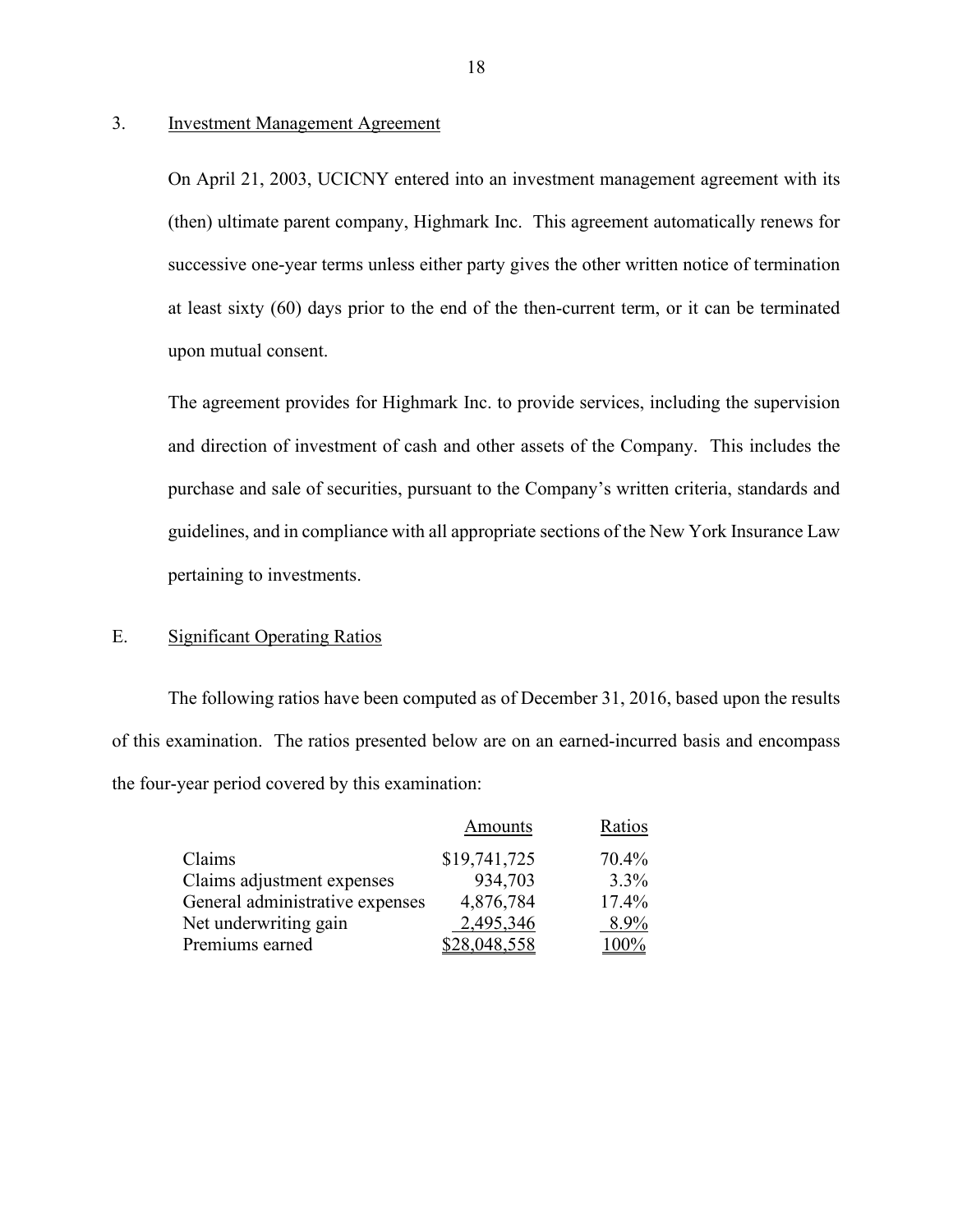#### F. Accounts and Records

During the course of the examination, it was noted that the Company's filing of its 2016 New York Supplement, Exhibit of Grievances and Utilization Review ("UR") Appeals, was not in accordance with the statement instructions.

The Exhibit of Grievances and Utilization Review ("UR") Appeals, in the Company's New York Supplement, requires that the Company report the number of utilization review determinations, per Section 4903 of the New York Insurance Law. A review of the UR case listing provided by the Company indicated that the total number of UR cases did not agree with what was reported in the 2016 New York Annual Statement Supplement, Exhibit of Grievances and Utilization Review Appeals-Part Two, column seven.

The Company reported a total of 630 UR determination cases in the 2016 NY Supplement. However, the listing of UR cases provided by UCICNY during the examination showed a total of 945 UR cases for 2016; an underreporting of 315 cases.

It is recommended that the Company report the correct number of UR determination cases in its NY Supplement, Exhibit of Grievances and Utilization Review determinations, filed with the Department.

#### G. Internal Controls

#### 1. Treasury Services

The Pennsylvania Insurance Department performed an assessment of Highmark's Treasury Services. It was observed that although Senior Management in the Highmark Treasury Services Department performs an appropriate high-level review of key areas in the investment monitoring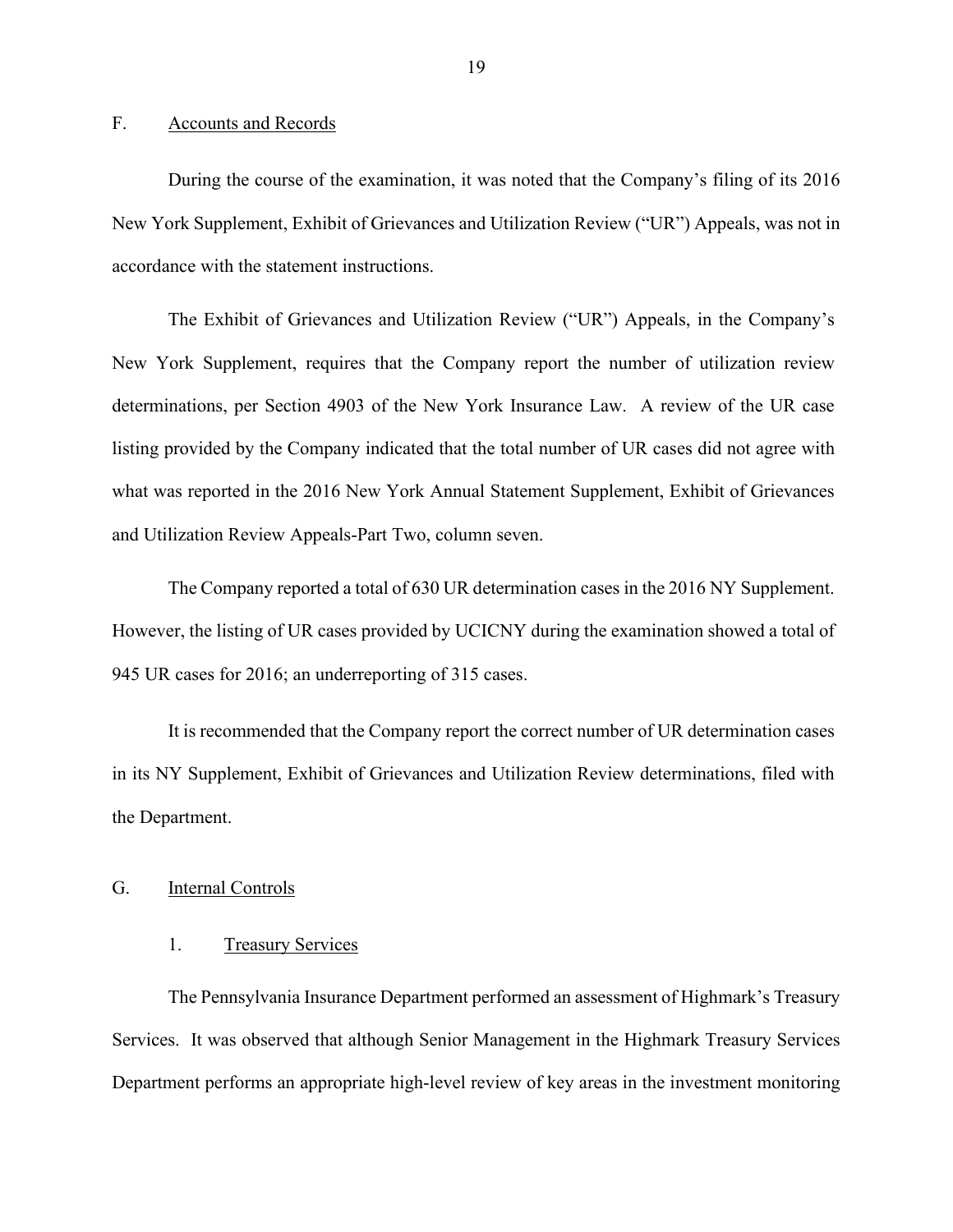and in short-term cash flow projection process areas, certain key controls are not formally documented. Evidence of the performance of controls is not maintained, and Internal Audit has not performed control testing over these areas. A few examples include the lack of documentation to evidence the approval of securities lending account holdings on a regular basis, and the lack of documentation to evidence the approval of short-term investments and cash projections on a regular basis.

It is recommended that Highmark's Treasury Services Department identify and formalize key controls and retain evidence documenting the operating performance of these controls going forward. Furthermore, it is also recommended that the Internal Audit Department consider including testing of the identified controls in its internal audit plan.

#### 2. Internal Controls – Related Party Agreements

The Pennsylvania Insurance Department performed an assessment of Highmark's related party agreements. It was observed that although Highmark Management implements a process to review and approve related party agreements prior to execution, the controls around those agreements are not formally identified. There is limited written documentation of the process or evidence retained to document the operating performance of such controls. In addition, there is no formal written process or evidence of the performance of such controls to ensure that appropriate amendments are made to existing related party contracts when Highmark undergoes merger and acquisition activity.

Statement of Statutory Accounting Principles (SSAP) No. 25 paragraph 7 states the following: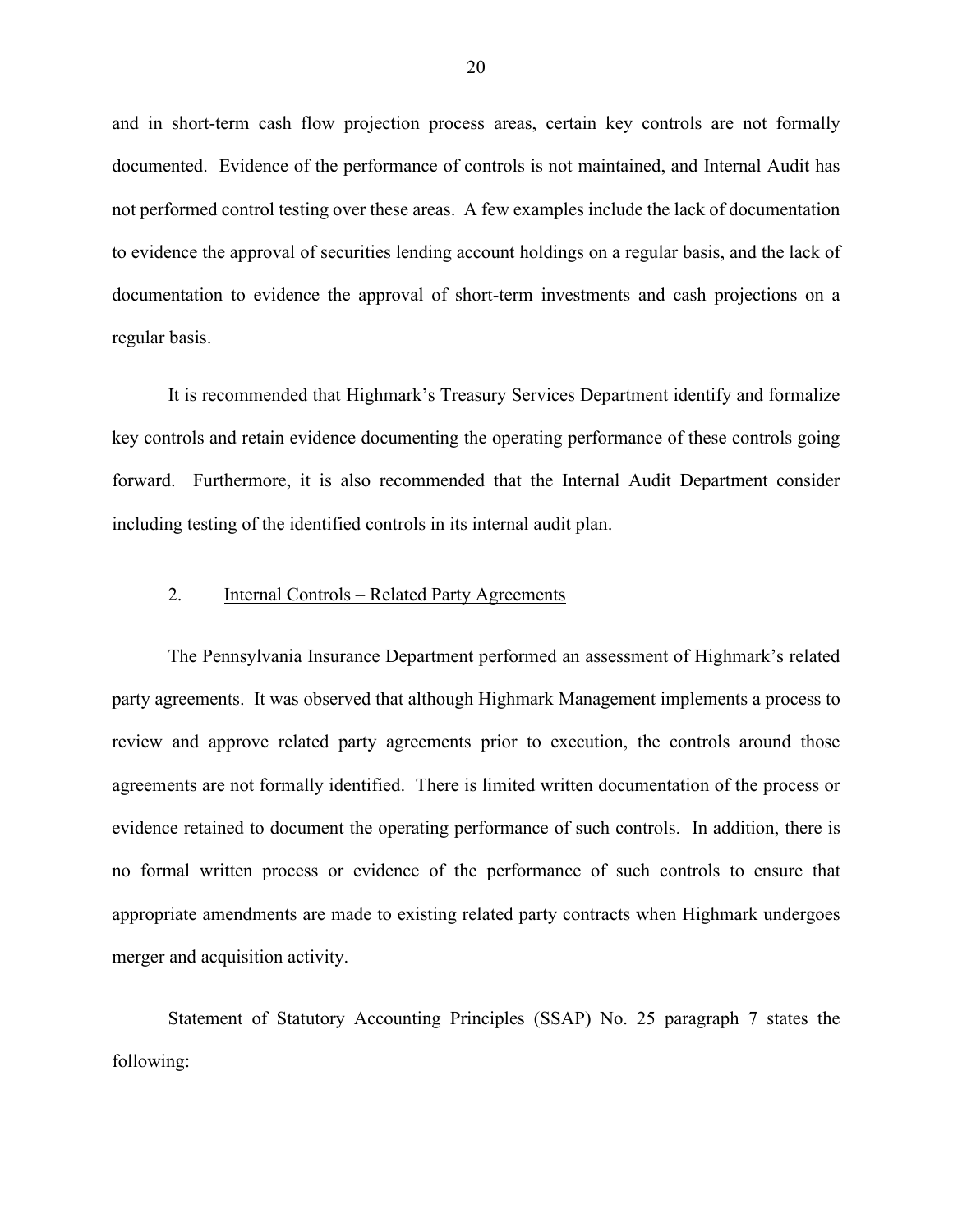"Transactions between related parties must be in the form of a written agreement. The written agreement must provide for timely settlement of amounts owed, with a specified due date. Amounts owed to the reporting entity over ninety days from the written agreement due date shall be nonadmitted, except to the extent this is specifically addressed by other statements of statutory accounting principles (SSAPs). If the due date is not addressed by the written agreement, any uncollected receivable is nonadmitted."

It is recommended that Highmark identify controls and develop formal written procedures governing the review and approval of related party agreements to ensure compliance with SSAP 25, with consideration of arms' length transactions and fair and reasonable terms.

In addition, it is recommended that formal written procedures be established to ensure all impacted agreements are reviewed for potential amendments during merger and acquisition activity.

Furthermore, it is suggested that the Internal Audit Department consider testing of the identified controls in its internal audit plan.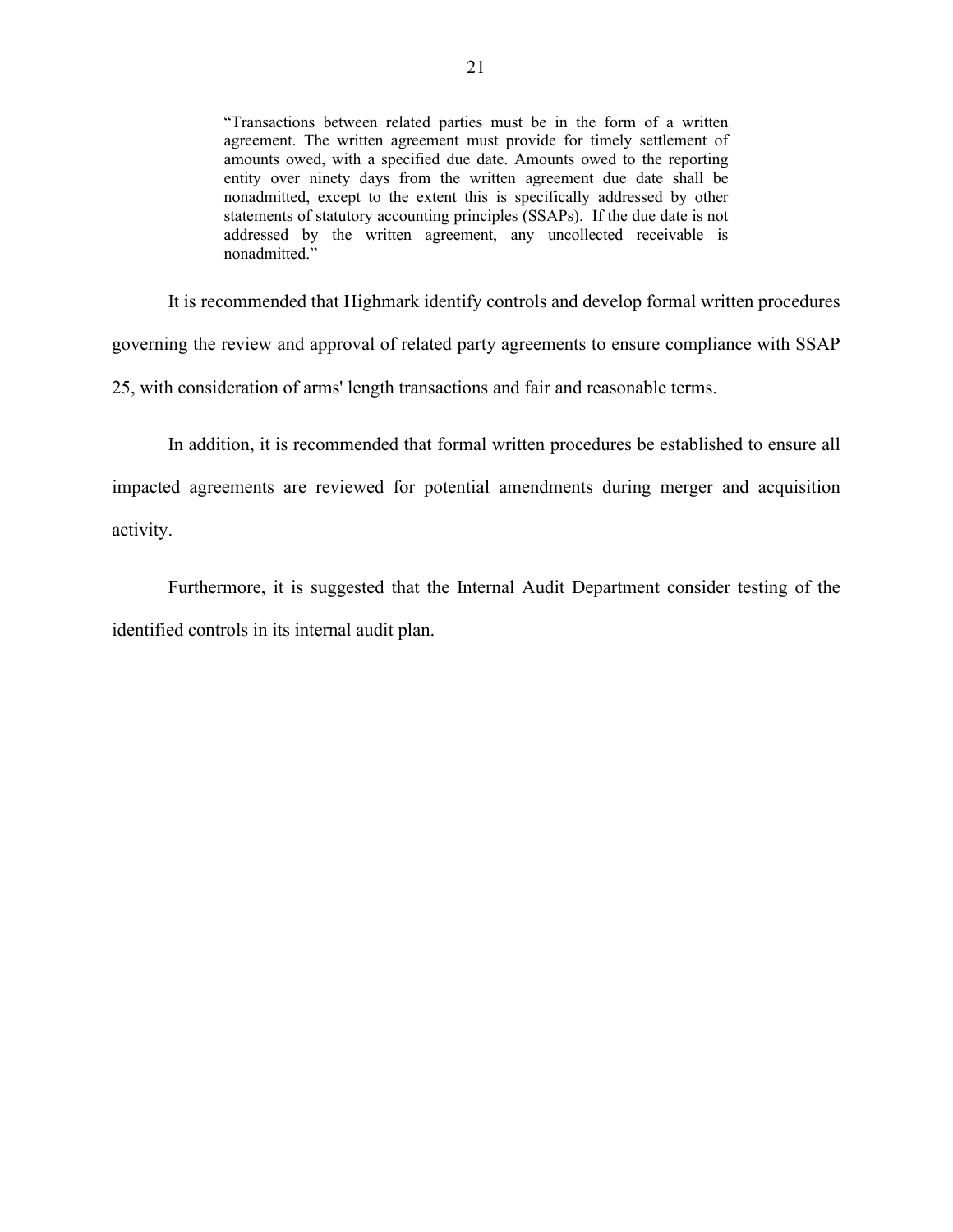#### **3. FINANCIAL STATEMENTS**

The following statements show the assets, liabilities, capital and surplus as of December 31, 2016, as contained in the Company's 2016 filed annual statement, a condensed summary of operations and a reconciliation of the capital and surplus account for each of the years under review. The examiner's review of a sample of transactions did not reveal any differences which materially affected the Company's financial condition as presented in its financial statements contained in the December 31, 2016 filed annual statement.

#### Independent Accountants

As noted previously in this report, the firm of PwC was retained by the Company to audit the Company's combined statutory basis statements of financial position as of December 31st of each year in the examination period, and the related statutory-basis statements of operations, capital and surplus, and cash flows for the years then ended. PwC concluded that the statutory financial statements presented fairly, in all material respects, the financial position of the Company at the respective audit dates.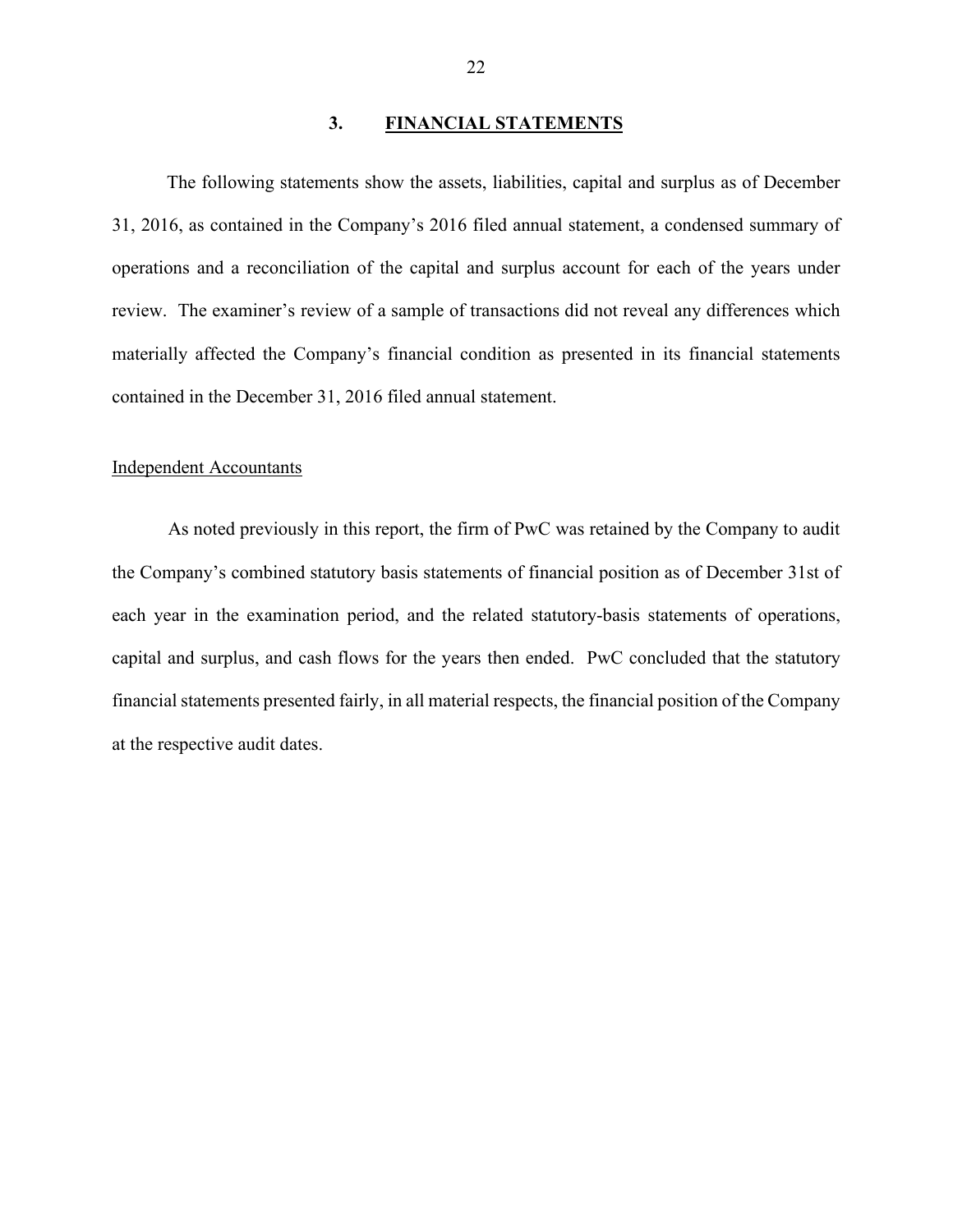## A. Balance Sheet

| <b>Bonds</b><br>Cash                                                                        | \$           | 898,363<br>4,501,089 |
|---------------------------------------------------------------------------------------------|--------------|----------------------|
| Investment income due and accrued<br>Uncollected premiums and agents' balances in course of |              | 3,409                |
| collection                                                                                  |              | 71,010               |
| Net deferred tax asset                                                                      |              | 17,641               |
| Receivables from parent, subsidiaries and affiliates                                        |              | 40,929               |
| Total admitted assets                                                                       | $\mathbb{S}$ | 5,532,441            |
| <b>Liabilities</b>                                                                          |              |                      |
| Claims unpaid                                                                               | $\mathbb{S}$ | 379,346              |
| Unpaid claims adjustment expenses                                                           |              | 28,087               |
| Premiums received in advance                                                                |              | 54,086               |
| General expenses due or accrued                                                             |              | 32,144               |
| Current federal and foreign income tax payable and interest                                 |              | 62,931               |
| Ceded reinsurance premiums payable                                                          |              | 173,120              |
| Remittances and items not allocated                                                         |              | 2,801                |
| Amounts due to parent, subsidiaries and affiliates                                          |              | 808                  |
| Aggregate write-ins for other liabilities                                                   |              | 85,479               |
| <b>Total liabilities</b>                                                                    | \$           | 818,802              |
| <b>Capital and Surplus</b>                                                                  |              |                      |
| Common capital stock                                                                        |              | 1,000,000            |
| Gross paid in and contributed surplus                                                       |              | 1,512,135            |
| Unassigned funds (surplus)                                                                  |              | 2,201,504            |
| Total capital and surplus                                                                   |              | 4,713,639            |
| Total liabilities and capital and surplus                                                   | \$           | 5,532,441            |

**Note:** The Internal Revenue Service has not conducted any federal income tax audits of the Company through tax year 2016. The examiner is unaware of any potential exposure by the Company to any tax assessment and no liability has been established herein relative to any such contingency.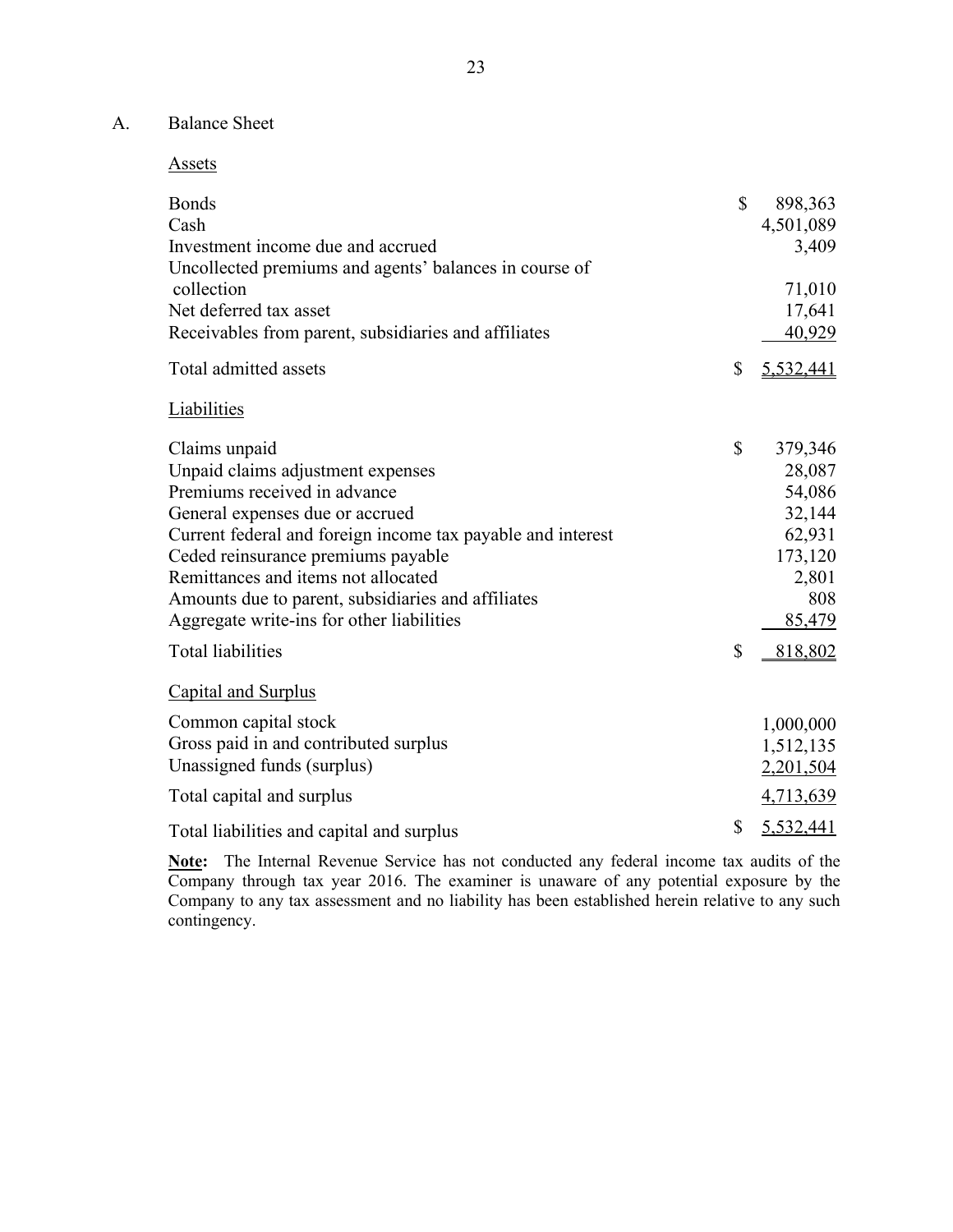# B. Statement of Revenue, Expenses and Capital and Surplus

Capital and surplus increased by \$1,757,542 during the four-year examination period,

January 1, 2013 through December 31, 2016, as detailed below:

# Revenue

| Total revenue                                                                                                                    |                            |                                      | \$28,048,558                                           |
|----------------------------------------------------------------------------------------------------------------------------------|----------------------------|--------------------------------------|--------------------------------------------------------|
| <b>Expenses</b>                                                                                                                  |                            |                                      |                                                        |
| Total hospital and medical expenses<br>Claims and claims adjustment expenses<br>General administration expenses                  |                            | \$19,741,725<br>934,703<br>4,876,784 |                                                        |
| Total underwriting deductions                                                                                                    |                            |                                      | 25,553,212                                             |
| Net underwriting gain<br>Net investment gain<br>Other expenses<br>Net income before federal income taxes<br>Federal income taxes |                            |                                      | \$2,495,346<br>11,934<br>(480)<br>2,506,800<br>724,690 |
| Net income                                                                                                                       |                            |                                      | 1,782,110<br>\$                                        |
| Changes in Capital and Surplus                                                                                                   |                            |                                      |                                                        |
| Capital and surplus, per report on<br>examination, as of December 31, 2012                                                       |                            |                                      | \$2,956,097                                            |
|                                                                                                                                  | Gains in<br><b>Surplus</b> | Losses in<br><b>Surplus</b>          |                                                        |
| Net income<br>Change in net deferred income tax<br>Change in non-admitted assets                                                 | \$1,782,110                | 6,215<br>\$<br>18,353                |                                                        |
| Net increase in capital and surplus                                                                                              |                            |                                      | \$1,757,542                                            |
| Capital and surplus, per report on<br>examination, as of December 31, 2016                                                       |                            |                                      | \$4,713,639                                            |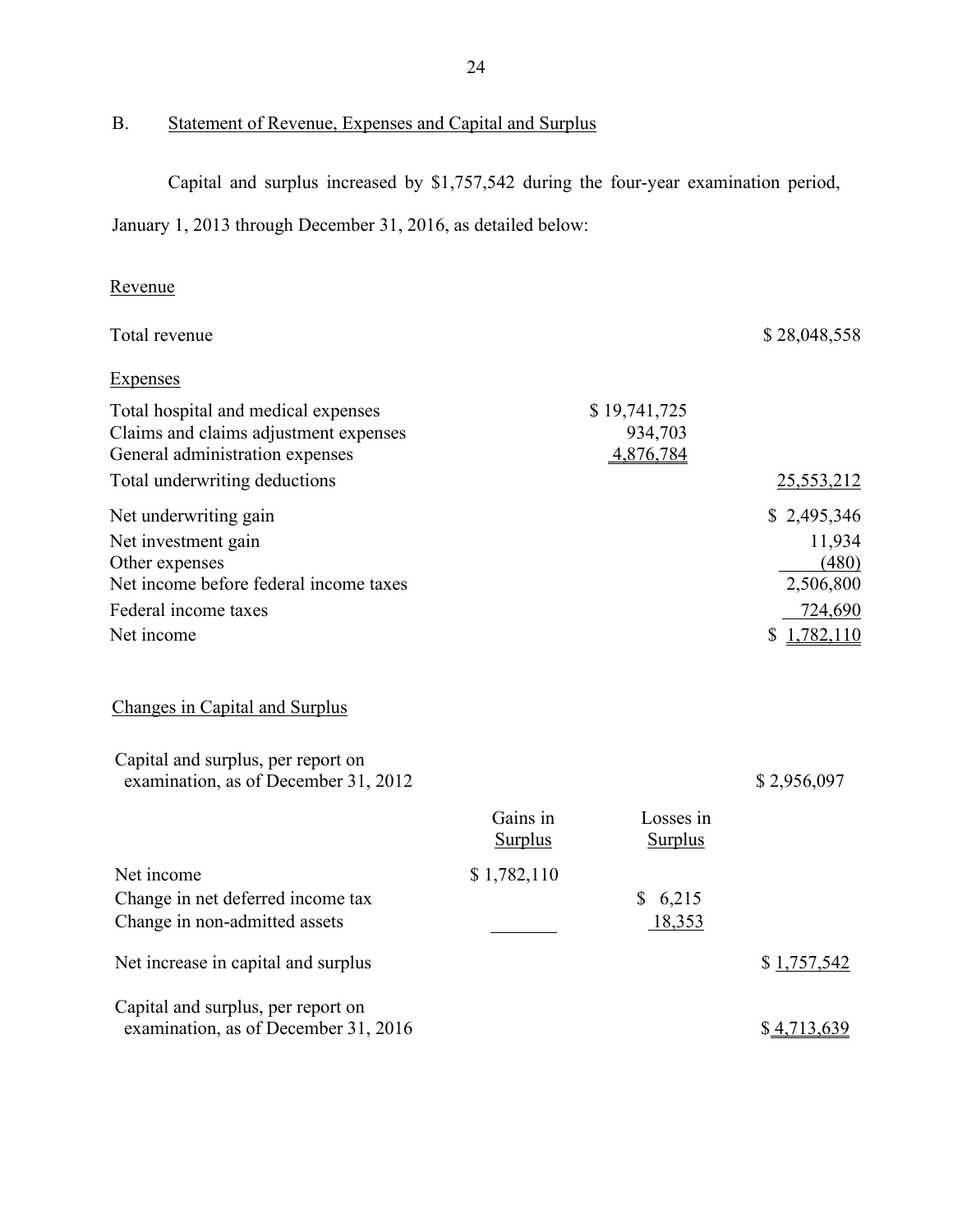#### **4. MARKET CONDUCT EXAMINATION**

In the course of this examination, a review was made of the manner in which the Company conducts its business practices and fulfills its contractual obligations to policyholders and claimants. The review was general in nature and is not to be construed to encompass the more precise scope of a market conduct examination. The review was directed at the practices of the Company in the following major areas:

- A. Utilization review
- B. Utilization review appeals

#### A. Utilization Review

Section 4903(d) of the New York Insurance Law states:

"A utilization review agent shall make a utilization review determination involving health care services which have been delivered within thirty days of receipt of the necessary information."

UCICNY provided the utilization review ("UR") log for the period January 1, 2016 through December 31, 2016, which indicates a total of 945 UR cases. The examiner sampled 20 UR cases from the log to determine compliance with Section 4903 of the New York Insurance Law. Of the 20 UR cases sampled, there were five (5) instances where the determination was not made within thirty days, as required by New York Insurance Law 4903(d).

It is recommended that the Company comply with Section 4903(d) of the New York Insurance Law by making UR determinations within the required time frame.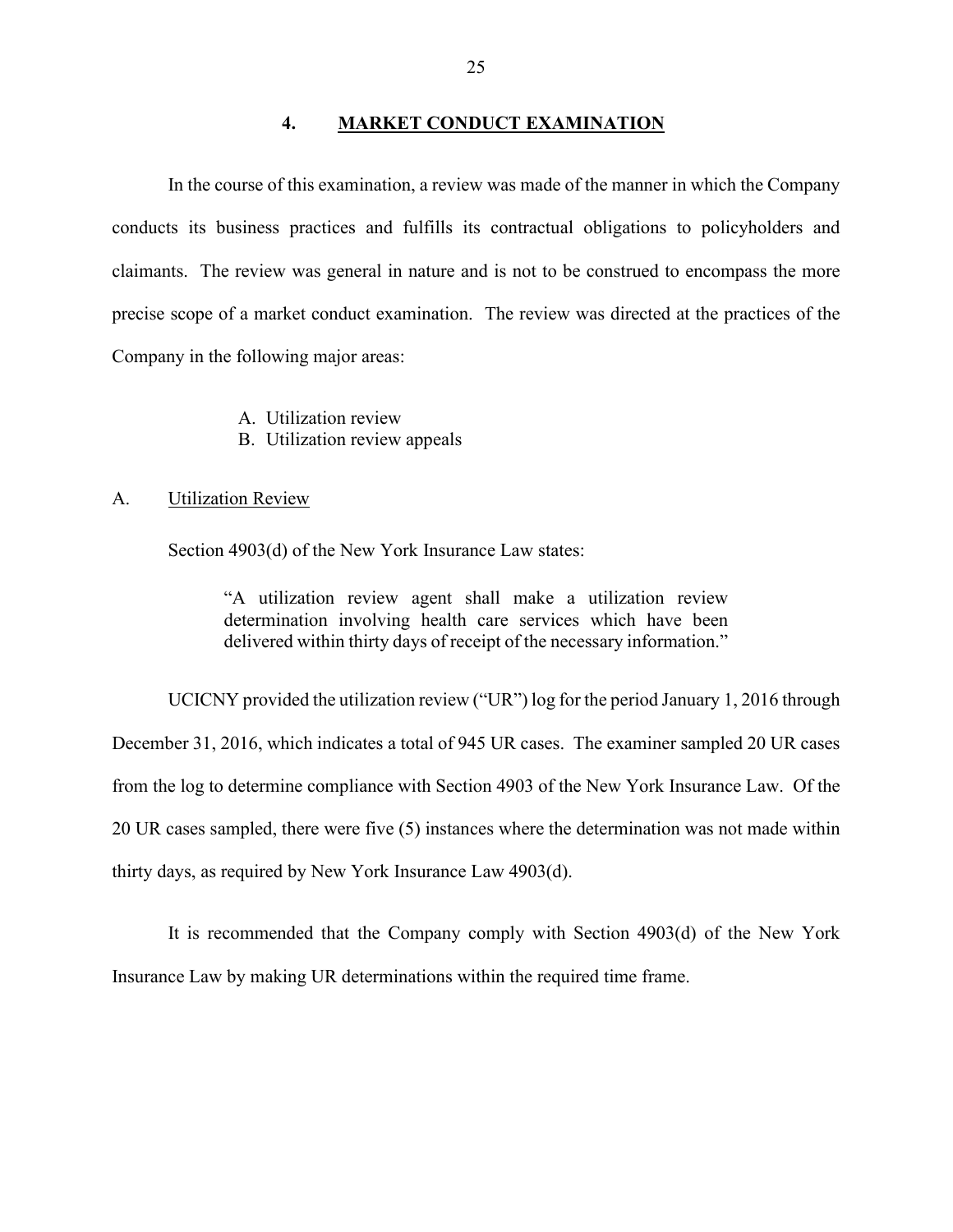#### B. Utilization Review Appeals

Section 4904(c) of the New York Insurance Law states in part:

"…The utilization review agent must provide written acknowledgment of the filing of the appeal to the appealing party within fifteen days of such filing and shall make a determination with regard to the appeal within sixty days of the receipt of necessary information to conduct the appeal. The utilization review agent shall notify the insured, the insured's designee and, where appropriate, the insured's health care provider, in writing of the appeal determination within two business days of the rendering of such determination."

UCICNY provided the examiner with the utilization review appeal log for the period January 1, 2016 through December 31, 2016. The log contained twenty (20) internal utilization review appeal cases. The examiner reviewed all twenty (20) cases to determine compliance with New York Insurance Law section 4904 and noted the following:

- In three (3) instances, UCICNY failed to provide written acknowledgement to the appealing party within fifteen days of an appeal filing, which is not in compliance with the requirements of Section 4904(c) of the New York Insurance Law.
- In two (2) instances, the Company did not send an appeal determination letter to notify the insured/insured's designee of the appeal determination within two business days of making such determination, which is not in compliance with the requirements of Section 4904(c) of the New York Insurance Law.

It is recommended that the Company comply with Section 4904(c) of the New York Insurance Law by sending acknowledgment and determination letters within the required timeframes.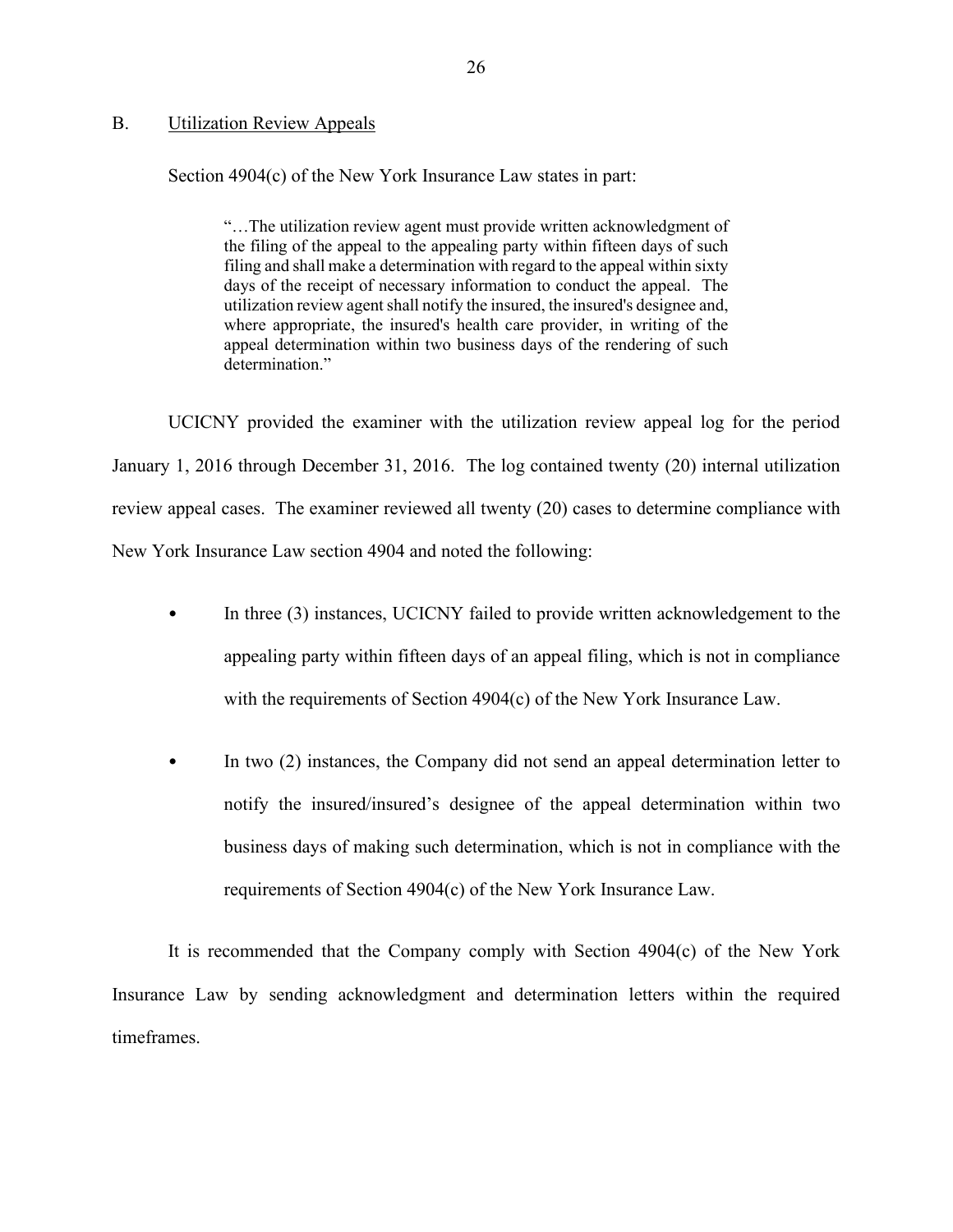### **5. COMPLIANCE WITH PRIOR REPORT ON EXAMINATION**

The prior report on examination, as of December 31, 2012, contained the following seven

(7) comments and recommendations (page numbers refer to the prior report on examination):

#### **ITEM NO. PAGE NO.**

#### Board of Directors

1. It is recommended that significant events affecting the Company should be brought to the attention of the Board of Directors during their meetings along with the necessary information to allow the Board to make appropriate decisions and to provide direction to the Company's management. 7

*The Company has complied with this recommendation.*

2. It is also recommended that discussion of key significant events involving the Company be reflected in the minutes of the Board of Directors. 7

*The Company has complied with this recommendation.* 

#### Accounts and Records

3. It is recommended that the Company change the reported primary location of its books and records location to the Harrisburg address within its annual and quarterly statement filings with the Department. 18

*The Company has complied with this recommendation.*

**Reinsurance** 

4. It is recommended the Company disclose the reinsurance agreement and its terms in the Annual Statements, as required by the NAIC. 18

*The Company has complied with this recommendation.*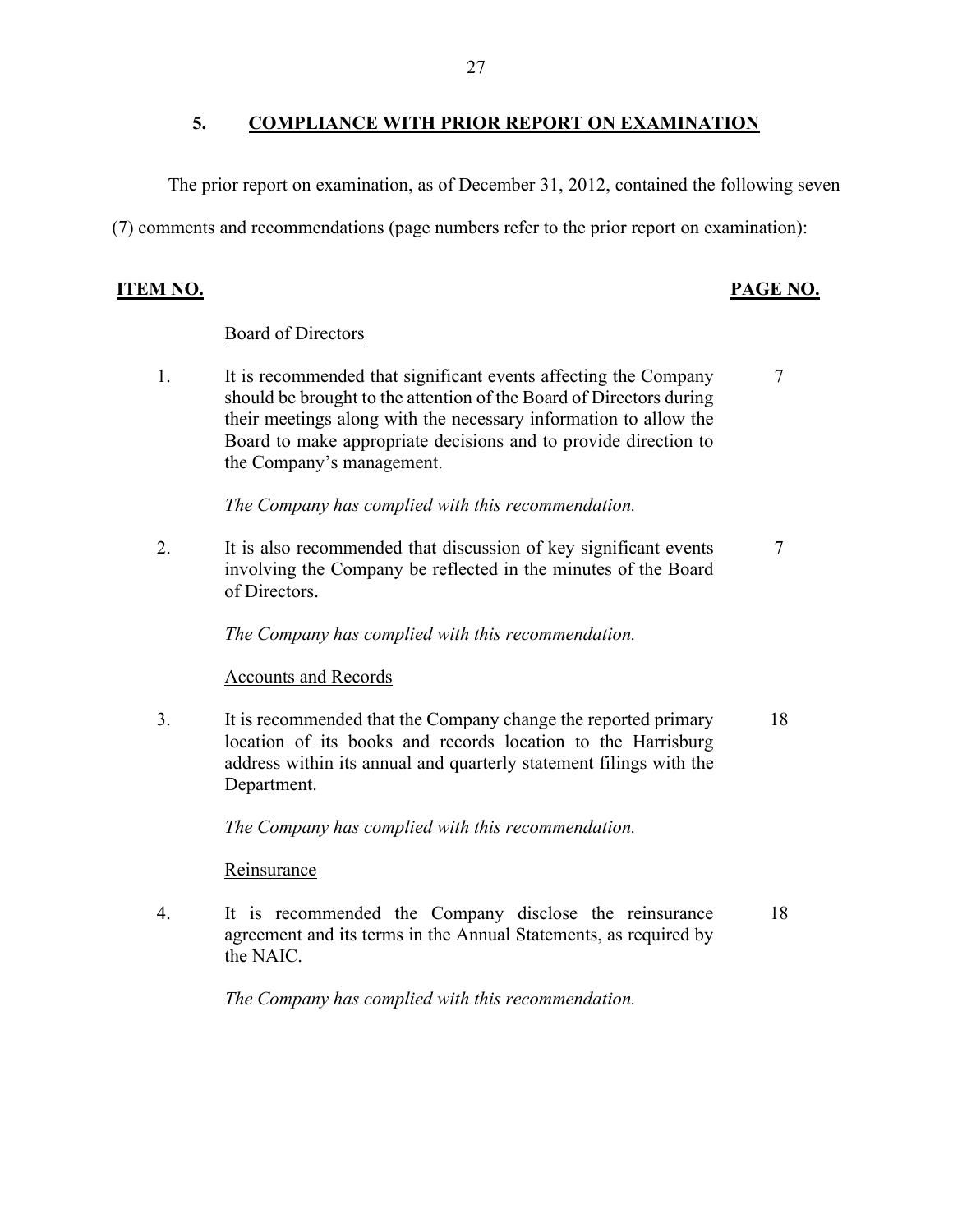#### **ITEM NO. PAGE NO.**

#### Explanation of Benefits Statements

5. It is recommended that the Company comply with Section 3234(b) of the New York Insurance Law and include all required information on its explanation of benefits statements. 24

*The Company has complied with this recommendation.*

#### Claims Procedure Manual

6. It is recommended that the Company's Board of Directors adopt and approve the Company's claims processing procedures to ensure that all claims are being processed accurately, uniformly, and in accordance with applicable statutes, rules, and regulations in compliance with Insurance Circular Letter No. 9 (1999) "Adoption of Procedure Manuals". 25

#### *The Company has complied with this recommendation.*

7. It is also recommended that the board obtain a certification annually: (i) from either the Company's director of internal audit or independent CPA that the responsible officers have implemented the procedures adopted by the board, and (ii) from the Company's general counsel a statement that the Company's current claims adjudication procedures, including those set forth in the current claims manual, are in accordance with applicable statutes, rules and regulations. 25

*The Company has complied with this recommendation.*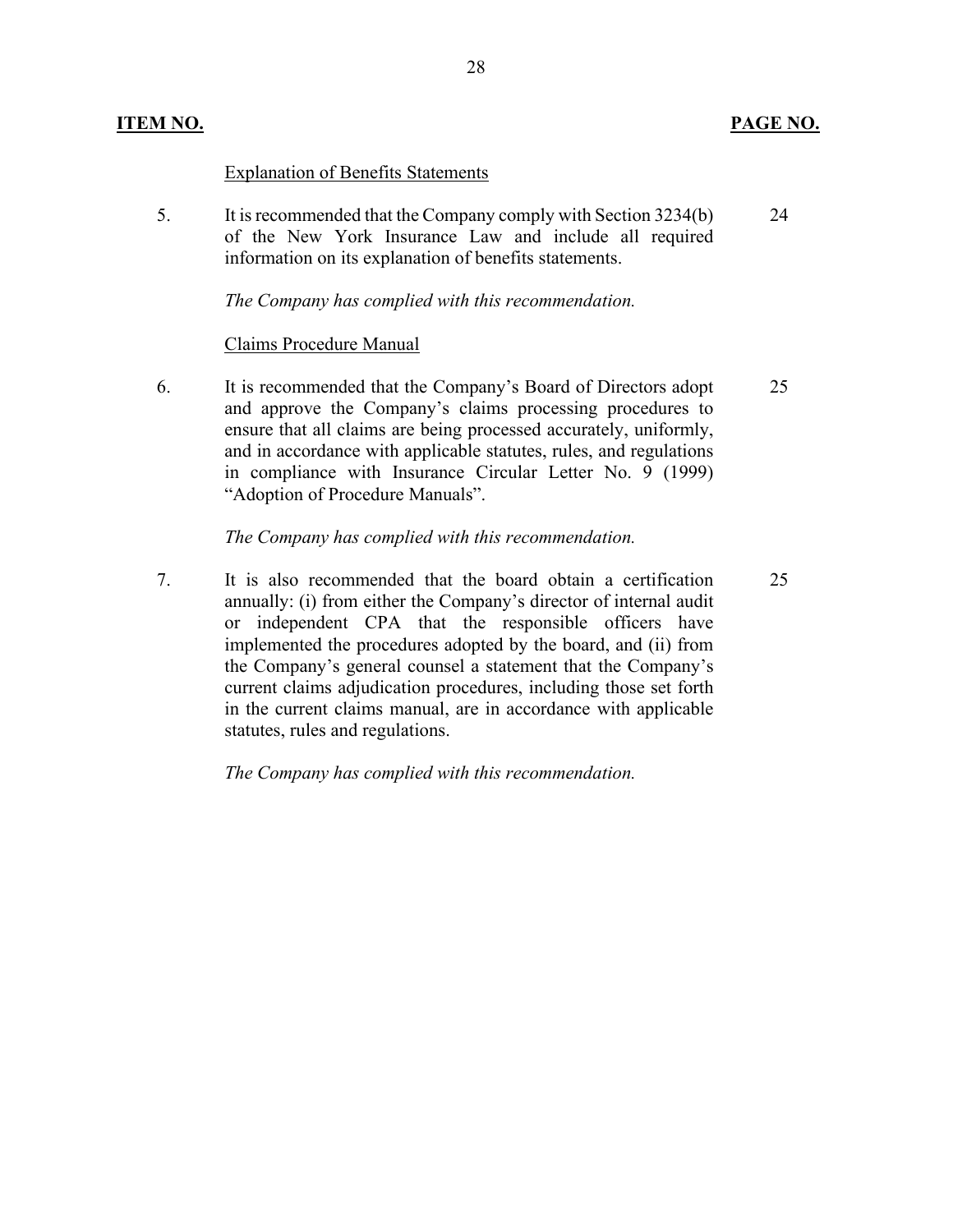#### **6. SUMMARY OF COMMENTS AND RECOMMENDATIONS**

#### **ITEM PAGE NO.**

11

#### A. Corporate Governance

It is recommended that the Company comply with New York Insurance Law Sections  $1202(a)(1)$  and  $(2)$ , and its own By-Laws, by maintaining a minimum of seven (7) members to the Board of Directors. 8

#### B. Enterprise Risk Management

It is recommended that Highmark continue to develop and expand its Enterprise Risk Management program, as well as implement ongoing identification, monitoring and measurement and reporting of risks that could impact insurance company operations and solvency. Highmark should continue to pursue current initiatives in the continuous improvement of the ERM program, including the development and communication of Key Performance Indicators and the comprehensive ERM Dashboard.

#### C. Reinsurance

It is recommended that the UCCI Subgroup formally document the controls for the reinsurance contract review process, including the UCCI Board's review of term sheets for new reinsurance contracts, and retain evidence documenting the effective operating performance of controls going forward. Furthermore, it is recommended that the Internal Audit Department include testing of the identified controls in its internal audit plan.

#### D. Accounts and Records

It is recommended that the Company report the correct number of UR determinations cases in its NY Supplement, Exhibit of Grievances and Utilization Review determinations, filed with the Department.

15

19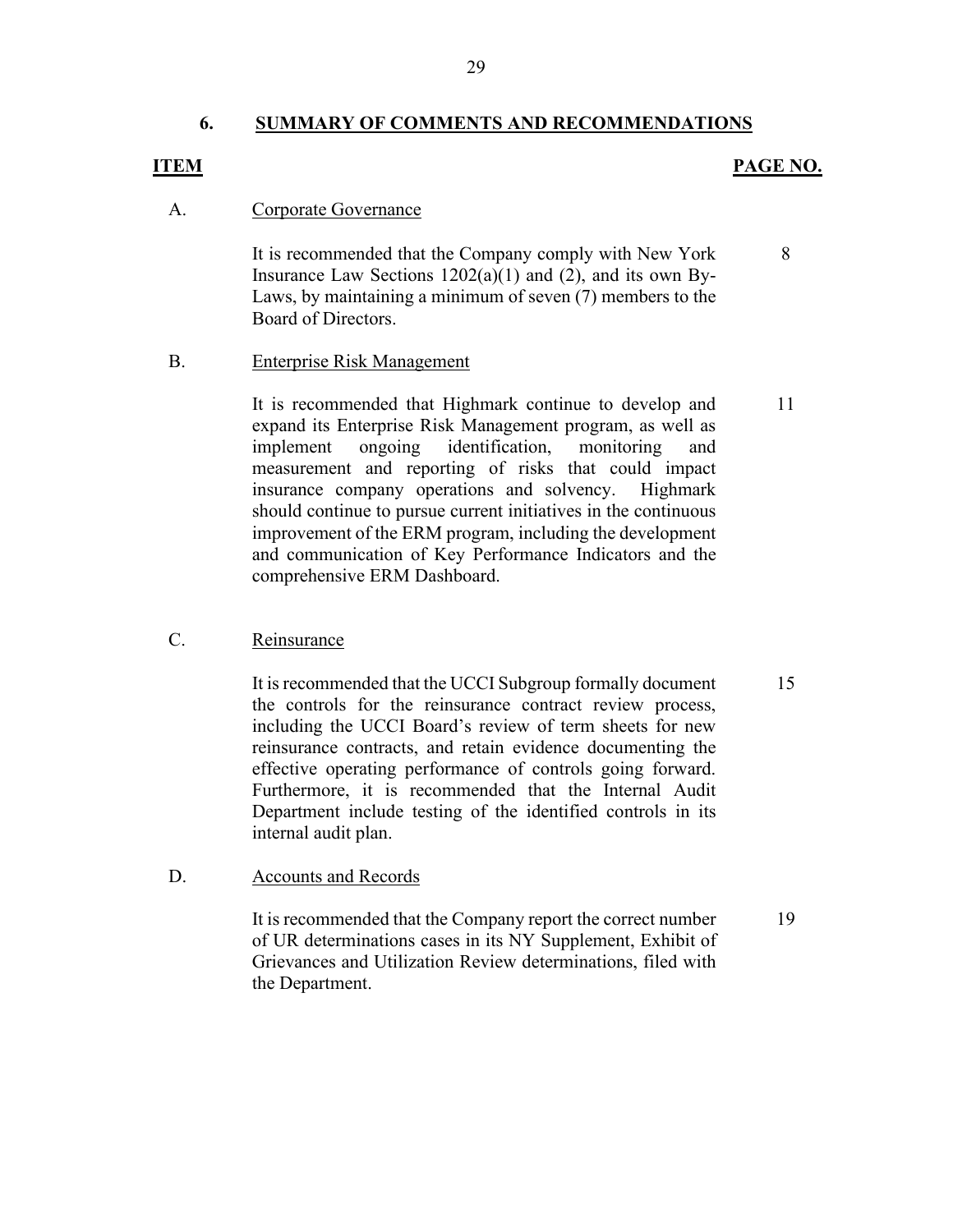#### **ITEM PAGE NO.**

#### E. Internal Controls

- i. It is recommended that Highmark's Treasury Services Department identify and formalize key controls and retain evidence documenting the operating performance of these controls going forward. Furthermore, it is also recommended that the Internal Audit Department consider including testing of the identified controls in its internal audit plan. 20
- ii. It is recommended that Highmark identify controls and develop formal written procedures governing the review and approval of related party agreements to ensure compliance with SSAP 25, with consideration of arm's length transactions and fair and reasonable terms. 21

In addition, it is recommended that formal written procedures be established to ensure all impacted agreements are reviewed for potential amendment during merger and acquisition activity. 21

Furthermore, it is suggested that the Internal Audit Department consider testing of the identified controls in its internal audit plan. 21

#### F. Utilization Review

It is recommended that the Company comply with Section 4903(d) of the New York Insurance Law by making UR determinations within the required time frame. 25

G. Utilization Review Appeals

It is recommended that the Company comply with Section 4904(c) of the New York Insurance Law by sending acknowledgment and determination letters within the required timeframes. 26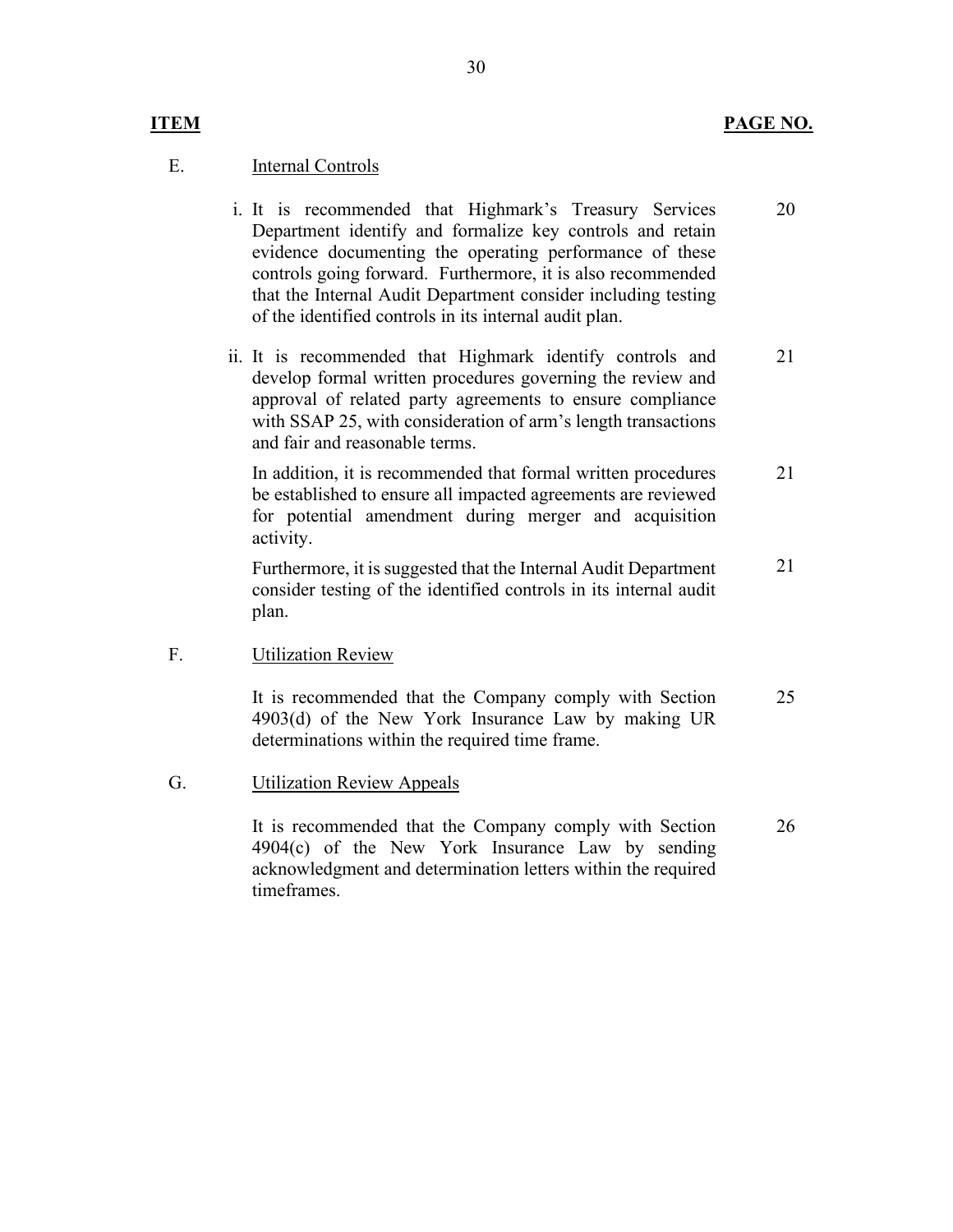Respectfully submitted,

 $\mathcal{L}_\mathcal{L}$  , which is a set of the set of the set of the set of the set of the set of the set of the set of the set of the set of the set of the set of the set of the set of the set of the set of the set of the set of

 Froilan Estebal Senior Insurance Examiner

## STATE OF NEW YORK  $\quad$  ) ) SS.  $\mathcal{L}$ COUNTY OF NEW YORK )

Froilan Estebal, being duly sworn, deposes and says that the foregoing report submitted by him is true to the best of his knowledge and belief.

Froilan Estebal